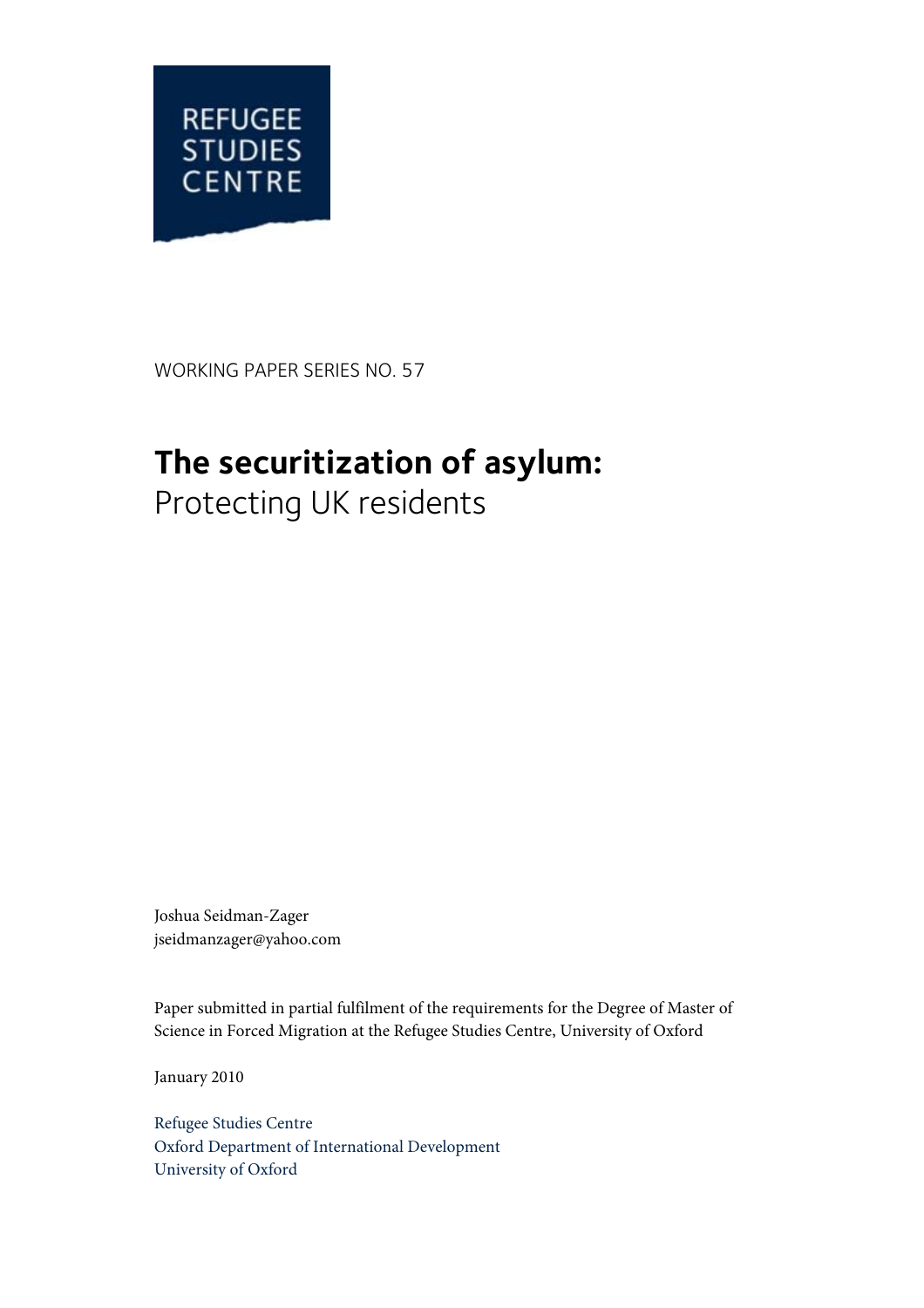## **Working Paper Series**

The Refugee Studies Centre Working Paper Series is intended to aid the rapid distribution of work in progress, research findings and special lectures by researchers and associates of the RSC. Papers aim to stimulate discussion among the worldwide community of scholars, policymakers and practitioners. They are distributed free of charge in PDF format via the RSC website. Bound hard copies of the working papers may also be purchased from the Centre.

The opinions expressed in the papers are solely those of the author/s who retain the copyright. They should not be attributed to the project funders or the Refugee Studies Centre, the Oxford Department of International Development or the University of Oxford. Comments on individual Working Papers are welcomed, and should be directed to the author/s. Further details may be found at the RSC website (www.rsc.ox.ac.uk).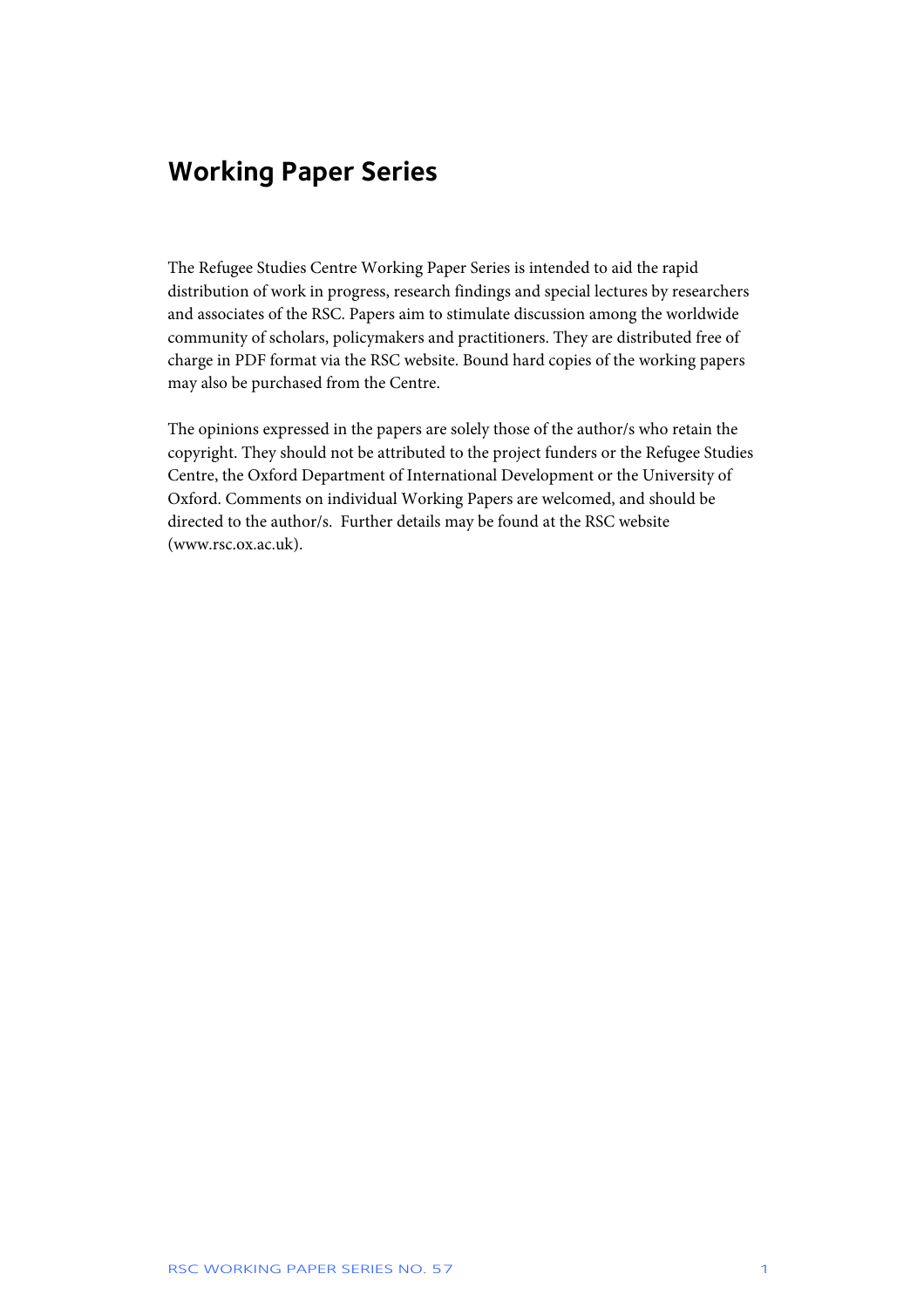# **Abstract**

This paper examines the concept of the securitization of asylum and its potential effects on the human security of the resident population of the United Kingdom. By focusing on the effects of securitization on members of the host community rather than refugees, this paper represents a perspective that has not received a great deal of attention in the existing body of literature. While it is often assumed that security measures are undertaken for the good of the resident population, it is important to note that fear is also a risk that must be taken into account. This paper argues that the association of asylum seekers with terrorism in public discourse in the UK could potentially lead to a decrease, rather than an increase, in the human security of the resident population by exacerbating their fears of both asylum seekers and terrorism.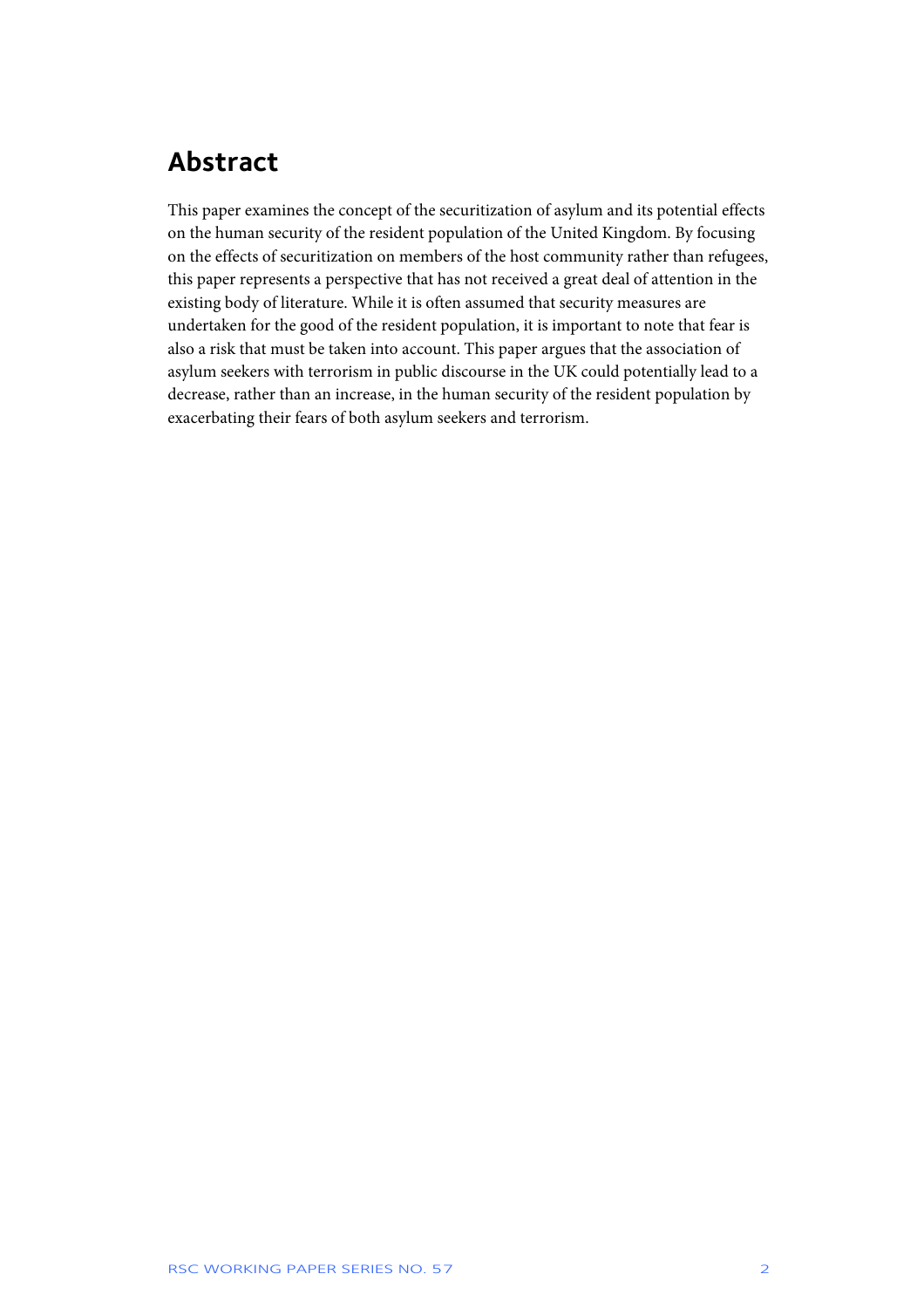# **Contents**

| 1 | Introduction                                                        | $\overline{4}$ |
|---|---------------------------------------------------------------------|----------------|
| 2 | Human Security                                                      | 6              |
| 3 | Securitization                                                      | 8              |
|   | Application of the Securitization Framework to Asylum in the United |                |
|   | Kingdom                                                             | 11             |
|   | Securitization and Fear                                             | 17             |
| 4 | Conclusion                                                          | 20             |
| 5 | References cited                                                    | 23             |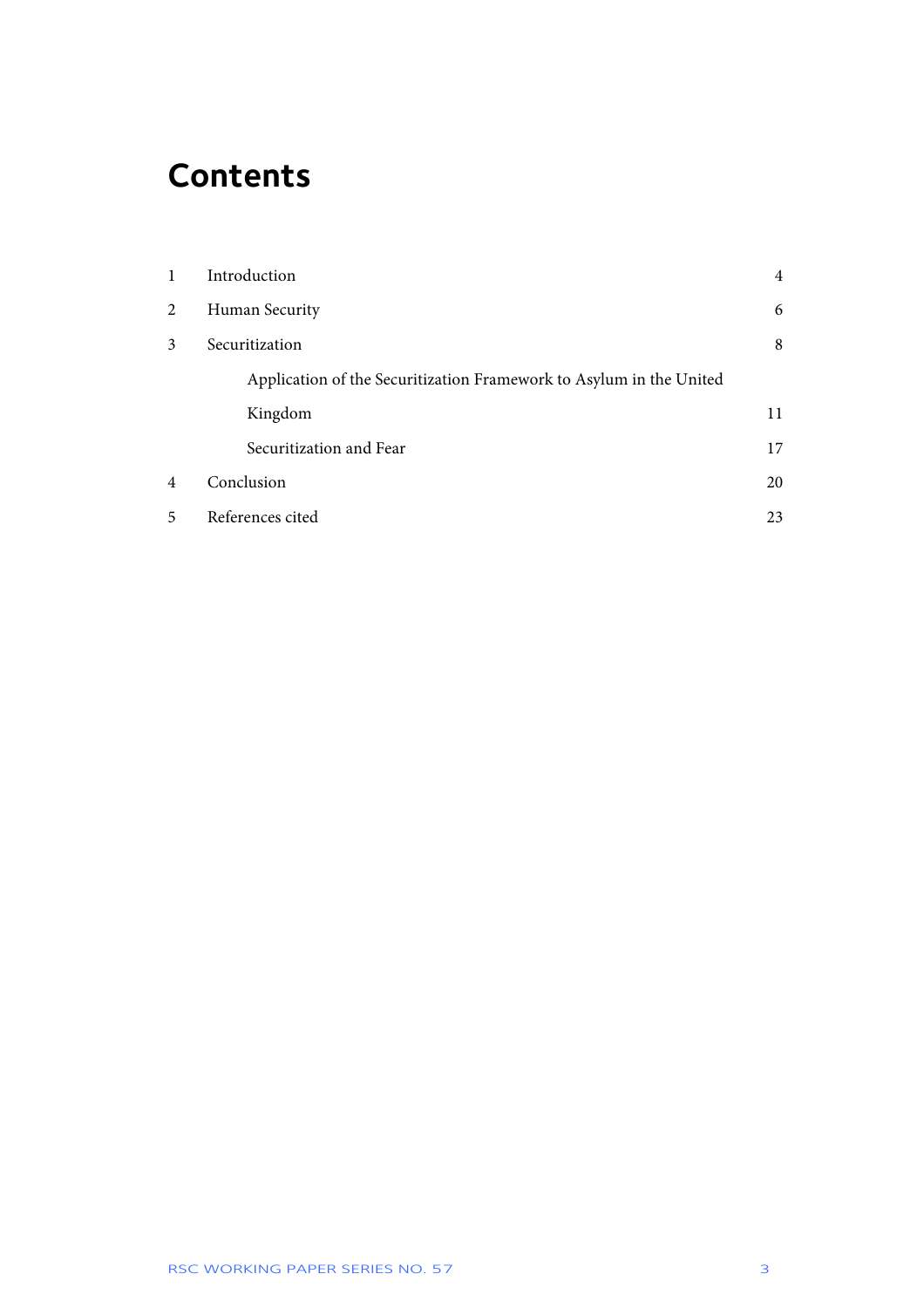## **1 Introduction**

In the past few decades, public discourse in the UK has framed the concept of asylum in increasingly negative terms, even going so far as to cast asylum seekers as a threat to the security of UK residents. While it is possible that asylum seekers may, in fact, pose such a threat to security, it is important, as Hammerstad states, to note that the issue of 'forced migration' can:

become over-securitised to the point where it is in danger of creating threats where before there were none, while at the same time undermining the international refugee protection regime in the name of an increasingly amorphous claim to 'security needs' (Hammerstad 2008: 1-2).

Thus, while reasonable security measures are often a necessary component of asylum policy, caution must be observed in order to avoid 'over-securitizing' the issue to the detriment of the security of asylum seekers and refugees.

While many have written about the securitization of asylum in the United Kingdom, and the impact that this process has on asylum seekers and refugees (Rudiger 2007; Bosworth and Guild 2008; Zard 2002), little attention has been given to the effects that this phenomenon has on UK residents. While security endeavors are often perceived to help the resident population of a state, Buzan cautions that:

efforts to achieve security can become self-defeating, even if objectively successful, if their effect is to raise awareness of threats to such a pitch that felt insecurity is greater than before the measures were undertaken (Buzan 1991: 37).

This indicates that the 'over-securitization' of asylum could also have an impact on the level of security felt by residents of the host country. In order to analyze this concern, this paper examines the impact that the securitization of asylum may have on residents of the UK in the context of human security.

Though this paper examines the putative link between asylum seekers and terrorism, asylum seekers have also been conflated with undocumented workers or 'illegal immigrants' (Hayter 2003; Malloch and Stanley 2005). Through this association, they have been portrayed as a threat to various aspects of UK society that remain vital to the human security of state residents, such as the 'health and welfare services' (Malloch and Stanley 2005: 54). The implication of links between asylum seekers and terrorism is, therefore, only one facet of a broader discourse on immigration- and asylum-related securitization rather than a brand new phenomenon (Meyers 2004; Huysmans and Buonfino 2008; Malloch and Stanley 2005).

While this characterization has obviously negative implications for asylum seekers, the hidden risk of the securitization of asylum is its impact on the resident population of the UK. The conflation of asylum seekers with terrorism has potentially serious implications as terrorism is, by nature, intended to induce fear (Bauman 2006).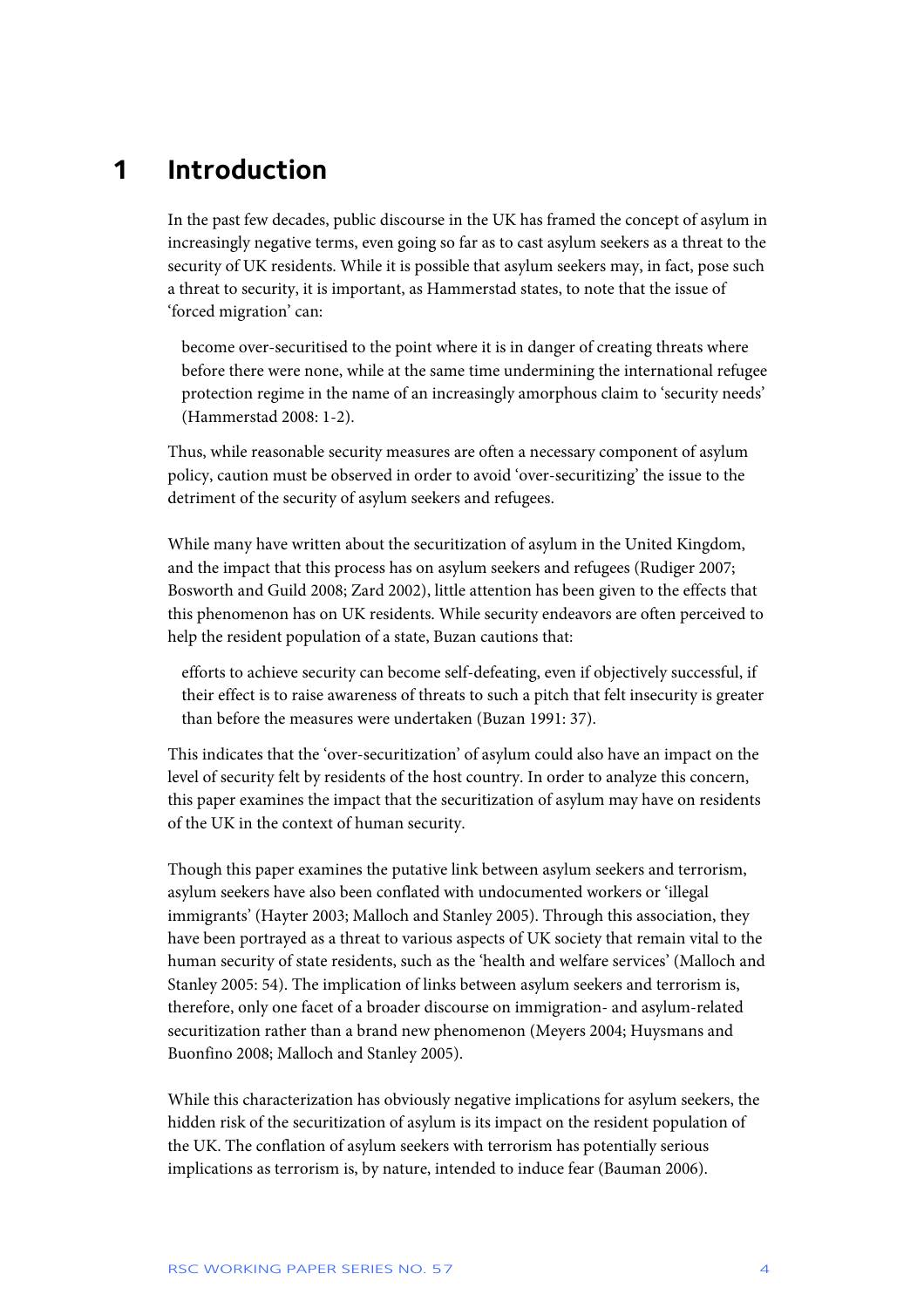Securitizing actors, therefore, run the risk of exacerbating fears of terrorism by associating asylum seekers with terrorists and simultaneously claiming that asylum seekers are present in large numbers in the country. As 'freedom from fear' is a fundamental aspect of human security (Human Security Centre 2005), an assessment of the effects of the securitization of asylum on the human security of UK residents must examine whether or not fears of terrorism or asylum seekers have increased as a result.

One major effect of the successful securitization of asylum in the UK was to break down the label of a 'refugee', causing an artificial distinction to develop between perceptions of the terms 'refugee' and 'asylum seeker' (Zetter 2007). While refugees are often conflated with asylum seekers in public discourse (Bagilhole 2003), UK policy often differentiates between refugees and asylum seekers, adopting a distinctly more favorable view of the former than of the latter, regarding 'the majority of asylum seekers [as] "bogus" and "undeserving"', and 'the minority granted Convention status [as] the "deserving"' (Sales 2002: 463). Thus, as Zetter states, 'the refugee label is no longer a right but a prized status', while the 'label "asylum seeker"...is demarcated by the wholesale withdrawal or reduction of established rights' (Zetter 2007:181). Despite the frequent inability on the part of the public to distinguish between refugees and asylum seekers (Hobson et al. 2008), efforts at securitization appear to be largely directed towards asylum seekers rather than refugees. This paper will, therefore, focus primarily on the effects of the securitization of asylum seekers.

This paper will examine the potential implications of the fear that may be induced by the securitization of asylum seekers in public discourse in the UK, specifically analyzing its impact on the human security of the resident population.

The first section of this paper describes the human security framework, and the reasons for which it is a useful vehicle for examining the impact of securitization on UK residents. The second section examines the use of securitization as a method of framing a threat. The third section applies the securitization framework to the issue of asylum, showing the ways in which asylum has been securitized in connection with terrorism. This section highlights the historical discourses of terrorism, immigration and asylum, which eventually led to the emergence of a perceived link between asylum and terrorism. The final section analyzes the ways in which fears may develop or be exacerbated as a result of the securitization of asylum.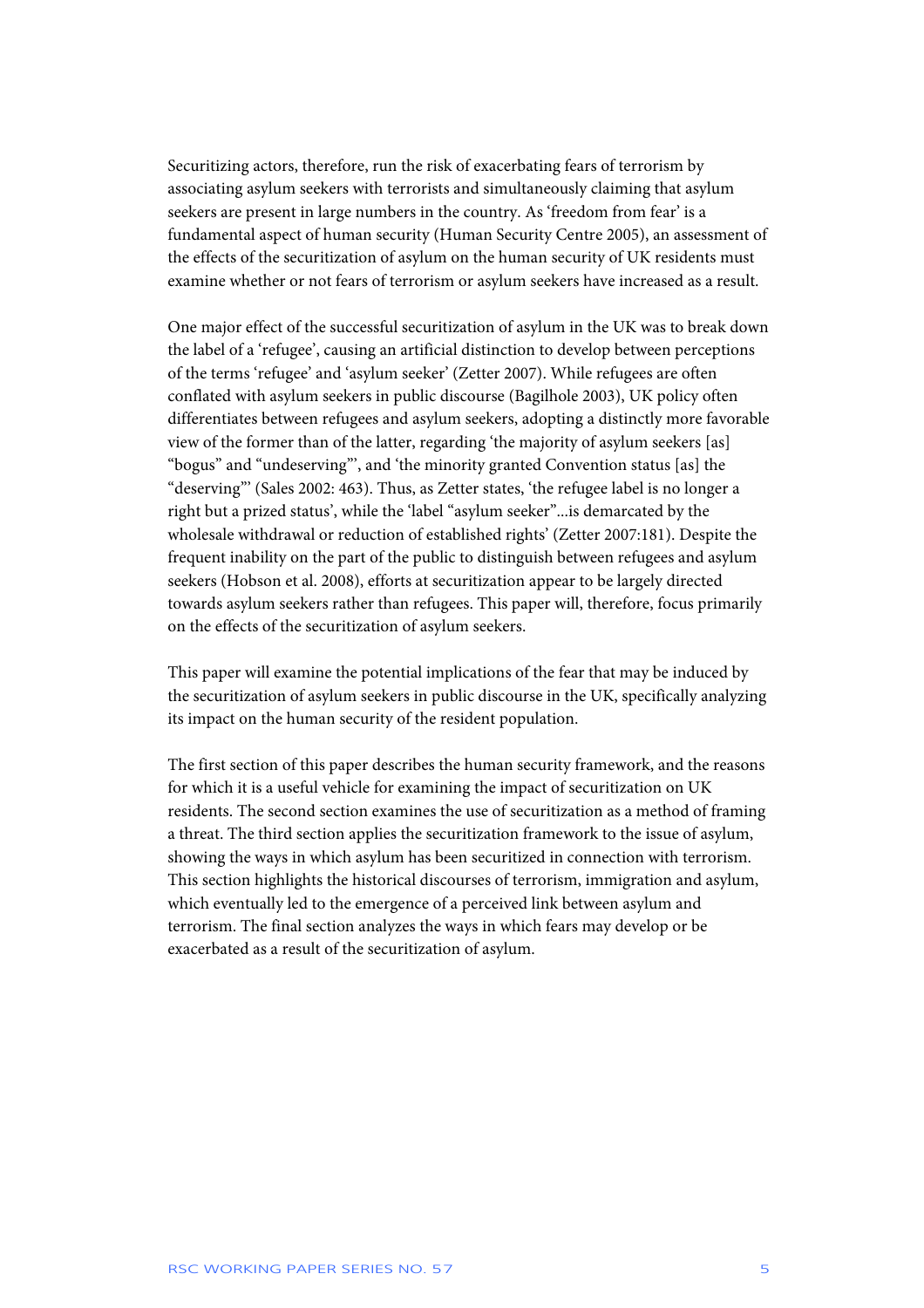# **2 Human security**

While states often play an active role in protecting their residents, it is important to consider the effects that security measures and the relevant public discourse may have on the resident population. The securitization of asylum could be viewed as a threat to UK residents in the sense that it may stimulate public fears of both terrorism and asylum seekers. In order to better understand this idea, it is necessary to examine it through the lens of human security, analyzing the way in which fear-inducing actions can be defined as a threat to the security of an individual.

This type of threat is better described with human security theory than with traditional security theory because: 1) The parties responsible for creating the threat exist within the accepted framework of society. 2) The affected party is not the state, but the resident population of the state. 3) Fear can affect individuals within a society without affecting the society as a whole.

Human security is founded upon a framework that values 'freedom from fear' as a key component of security. The concept of human security can be defined as the reduction of perceived threats to society from the macro to the micro level, changing the referent object of security 'from the state to the individual' (MacFarlane 2004: 368). Beyond this, a number of scholars have put forth different definitions of human security, advocating either a 'narrow' or a 'broad' definition for the concept. The 'narrow' definition is promoted by those who define human security as 'freedom from fear', focusing solely on violent threats, and the 'broad' definition is promoted by those who extend the definition by including 'freedom from want', expanding the focus of the field to cover other possible issues such as 'rights, governance, development, the environment, and health' (MacFarlane 2004: 369).

This paper uses a 'narrow' definition of human security to avoid an 'unnecessary broadening of security that weakens the analytical coherence of the concept' (Ewan 2007: 184). Krause states that a 'broad vision of human security...does not allow us to see what is distinctive about the idea of "security", and how it is inextricably tied up with the threat and use of violence' (Krause 2004: 367-368). This supports the central focus of this paper: the potential threat to personal security that could arise from fears resulting from the portrayal of asylum seekers as a source of violence. While the focus of the paper could be expanded to examine fears that the presence of asylum seekers leads to a decline in the standards or availability of health care, or a decrease in employment opportunities, such an approach would risk expanding the scope of the analysis too far (MacFarlane and Foong Khong 2006). Since the causes and effects of fear in relation to personal security may be vastly different than those linked to economic or health security, this paper will focus solely on 'freedom from fear' in the context of physical violence in order to maintain a streamlined focus. Using this narrow approach, human security provides a framework for assessing fear as a threat to the individual.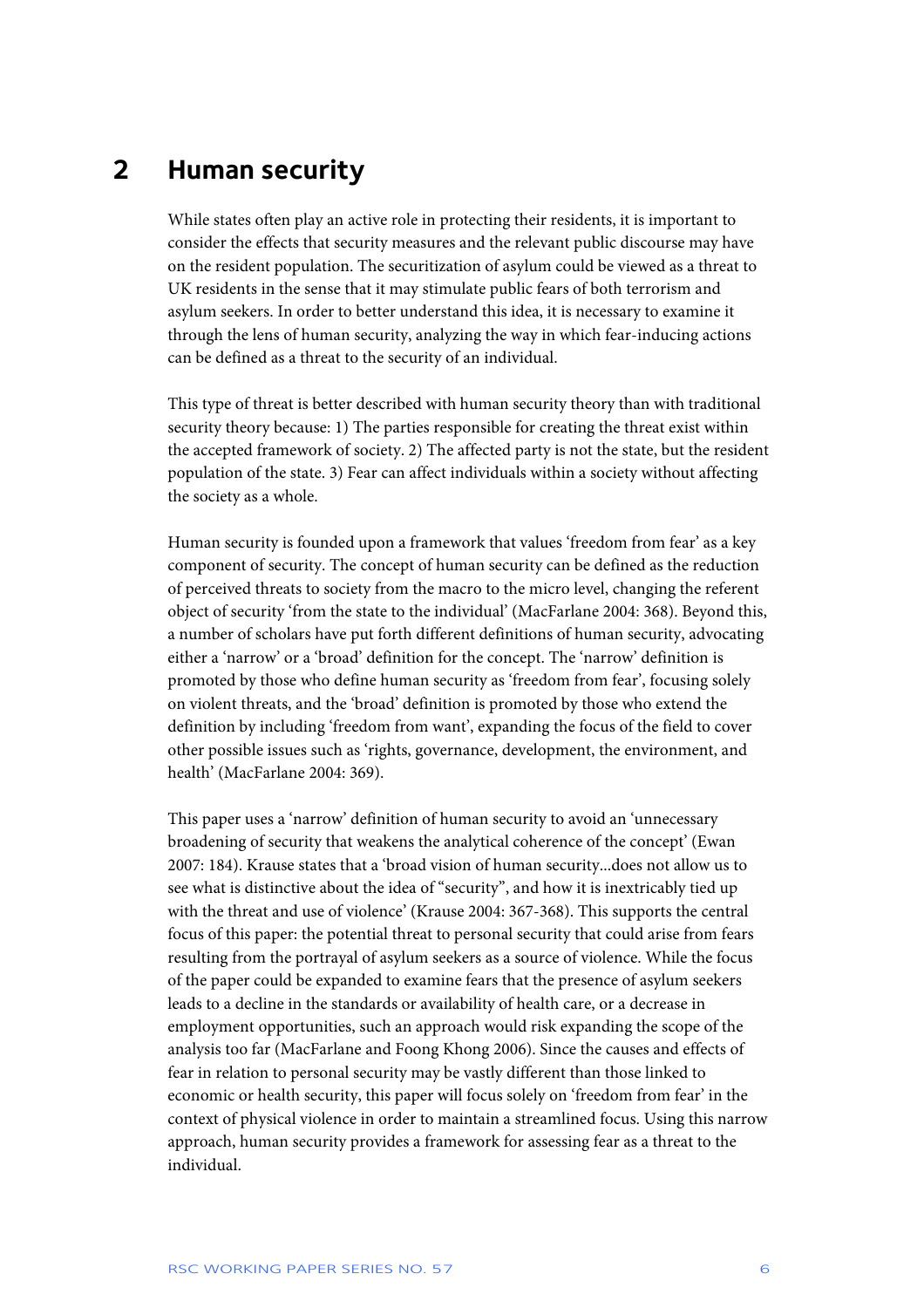The discipline of traditional security studies, on the other hand, typically examines threats to the state, rather than to residents of the state. This methodology is a useful way to analyze conflicts between states, but could present some difficulties in examining other types of conflicts (Buzan 1991). If an event or action has an adverse impact on the security of individuals without undermining the position of the state, it becomes difficult to analyze through the lens of national security (Buzan 1991). This is exemplified by the widespread use of state power to harass, oppress and harm resident civilians. According to Mack, 'in the last hundred years, far more people have died at the hands of their own governments than have been killed by foreign armies' (Mack 2004: 366). Such examples undermine the concept that states exist to protect their residents and the idea that the only relevant referent object of security is the state.

In addition, it is important to note that some threats, such as terrorism, can affect the security of both the state and the individual (Buzan 1991). On the state level, a terrorist attack is a violation of sovereignty and territorial borders, while on an individual level the attack is both a physical and mental violation of personal security. Terrorism, as the name implies, is usually intended to cause fear in the population of an area or state, while also inflicting physical harm on some members of the community (Wolfendale 2006). While the physical damage inflicted upon the population of a state is a distinct threat to both national and personal security, the fear that is generated by terrorist acts can affect individuals while potentially having no effect on, or even strengthening the state's position of power relative to its own citizens (Katz 2006). The use of fear by a state to strengthen its position of power is exemplified throughout history, for example under authoritarian states such as the Soviet Union (Los 2002), or democratic ones such as the United States (Robin 2004). The state, though not responsible for terrorist acts, can use fear of such acts to exert a higher level of control on its population, or to increase its legitimacy as a protecting force (Robin 2004; Wolfendale 2006). Thus, fear can sometimes be an asset to the state, even if it presents a danger to the resident population of the state.

Due to aforementioned reasons, the apparatus of traditional security studies appears to lack the necessary tools to analyze fear as a threat to the security of state residents. Fears related to security are not always linked to the reality of a situation. While certain threats may not actually pose a great danger to a population, the effects of fear can sometimes be more serious than a threat itself. Fear may have negative psychological and even physical effects on affected individuals (Gray and Ropeik 2002; Gigerenzer 2004; Hassett and Sigal 2002), leading to the conclusion that fear 'can be a debilitating form of insecurity' (Human Security Centre 2005: 47) and, therefore, 'a problem in its own right' (Furedi 2006: 3). Such insecurity can be promoted by an actual threat, but greatly enhanced<sup>1</sup> by other actors such as the government or the media (Wolfendale 2006). In this way, a relatively small threat may become, through the inducement of

<sup>1</sup> For example, McDermott and Zimbardo state that 'raising—as well as lowering—terrorist alarms produces negative public mental health outcomes and increases depression and posttraumatic stress disorder (PTSD) in the population at large' (McDermott and Zimbardo 2007: 359).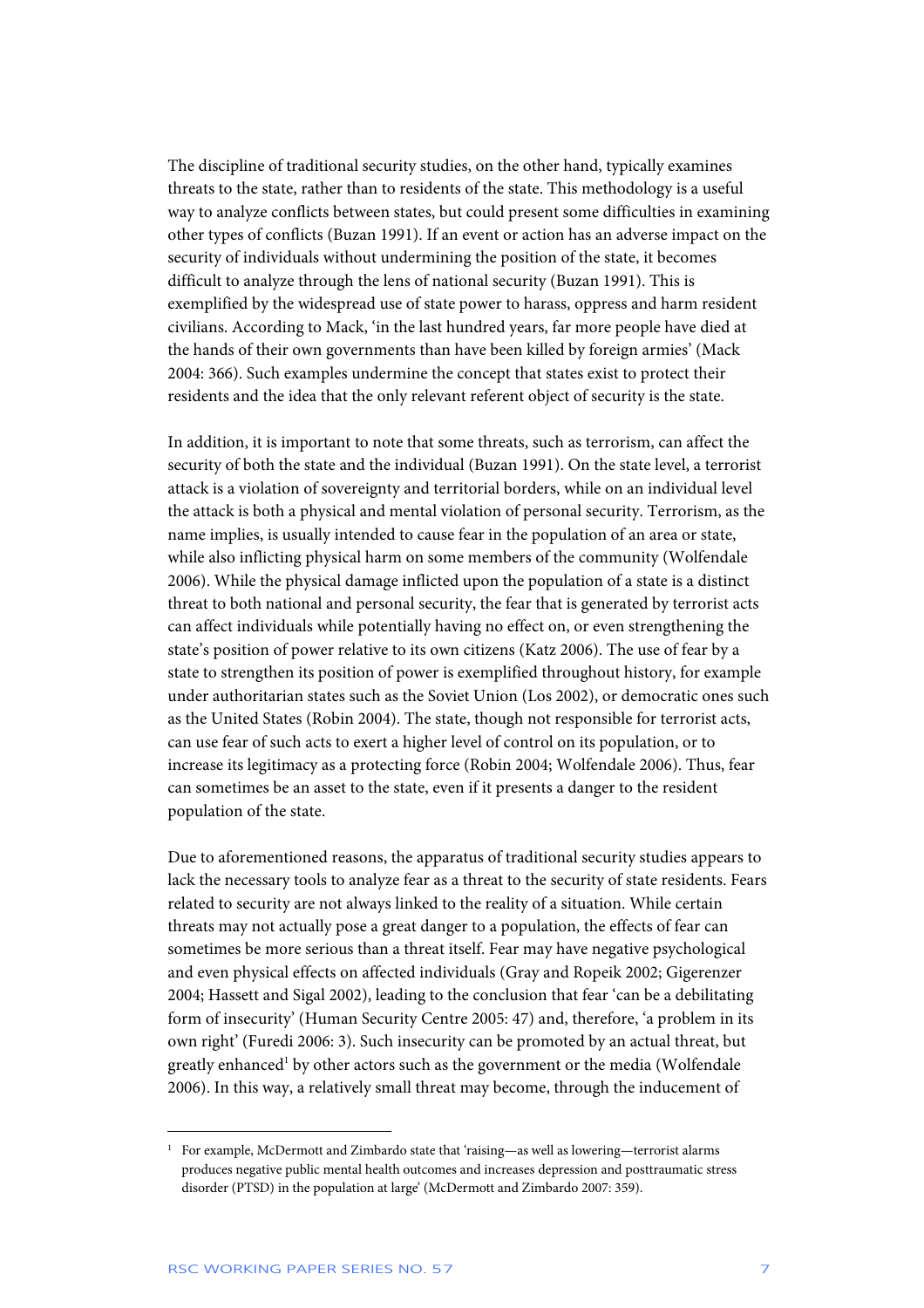fear, a greater threat to the security of individuals. Therefore, actors who serve to exacerbate the fears of others are, in their own right, a type of threat to the human security of those individuals. Thus, it is important to examine the role that public discourse plays in linking asylum seekers to terrorism in the UK in order to gain a better perspective on securitization and its effects on human security.

### **3 Securitization**

The securitization, or characterization and acceptance of asylum seekers as a threat to the personal security of residents of the UK fits well within the parameters of the human security framework that denominates the individual as the referent object of security. Securitization theory is well-suited to complement the issues discussed in this paper as it allows the designation of a referent object of security, allowing for analysis to take place outside the traditional framework of the nation-state and the military sector (Buzan et al. 1998).

While securitization is a dynamic theory with a number of different interpretations, it is important to begin with a discussion of the original ideas put forth by the Copenhagen School<sup>2</sup>. The Copenhagen School's vision of securitization contains two core elements, the 'designation of an existential threat requiring emergency action or special measures and the acceptance of that designation by a significant audience' (Buzan et al. 1998: 27). The perceived existential threat that is evoked by the securitization of an issue does not necessarily have to be real. The definition of 'existential' is different for every type of referent object of security. Rothschild notes that 'different entities (such as individuals, nations, and "systems") cannot be expected to be secure or insecure in the same way' (Rothschild 1995: 55; Buzan et al. 1998: 25-26). Buzan notes that 'actual threats, as well as being impossible to measure, may not be perceived', while 'the threats that dominate perception, may not have much substantive reality' (Buzan 1991: 114-115). For securitization to take place successfully, the referent object must only perceive its current mode of existence to be threatened. Buzan et al. state that:

the existential threat has to be argued and just gain enough resonance for a platform to be made from which it is possible to legitimize emergency measures or other steps that would not have been possible had the discourse not taken the form of existential threats, point of no return, and necessity (Buzan et al. 1998: 25-26).

On this note, Balzacq stresses that public acceptance or 'moral support' of a securitizing move, while subordinate to the 'formal support' of the relevant policy-making body, is essential for the securitizing actor to avoid 'breaking bonds with constituencies [and wrecking its] credibility' (Balzacq 2005: 184-185). Though the securitization of asylum seekers will be described in greater detail in the following section, it is helpful to note that asylum seekers do not actually need to pose a danger to the personal security of

<sup>2</sup> The Copenhagen School includes, among others, Barry Buzan, Ole Waever and Jaap De Wilde.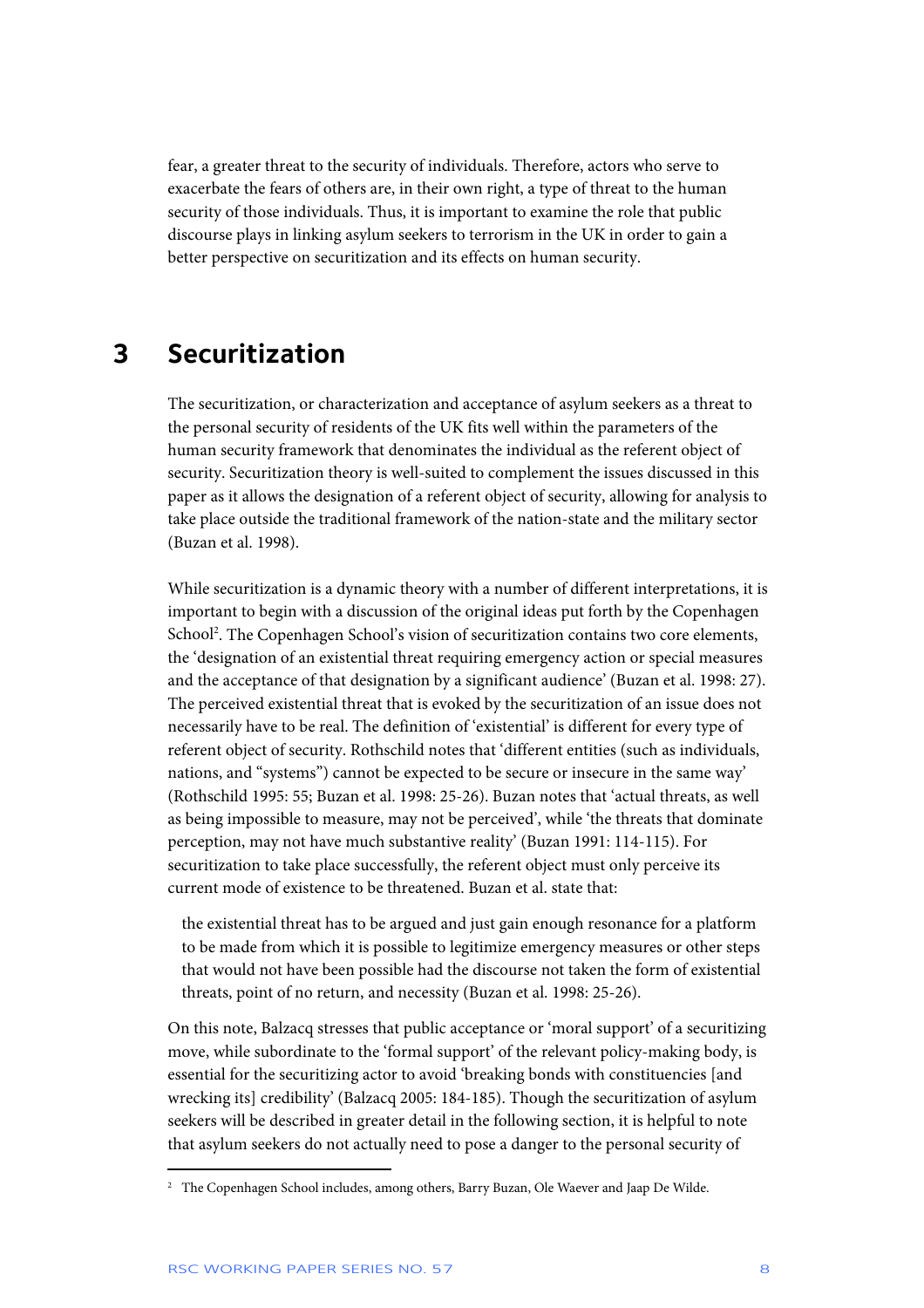residents of the UK in order to be both portrayed and perceived as a threat of this nature. If asylum seekers are successfully securitized, the resident population may potentially perceive them to represent a greater threat to security than they actually do. In this way, the securitization of asylum may aggravate fears within the population, and negatively affect the human security of residents.

The effective presentation of an existential threat depends on two conditions. First, the 'legitimacy' of the securitizing actor must be considered (Balzacq 2005: 190). According to Stritzel, the relevant 'actors [in a given social context] are usually endowed with an unequal ability to influence the evolution of an individually proposed meaning into a collectively held representation' (Stritzel 2007: 369-370). While the state is often a powerful securitizing actor, other actors may play an influential role as well (Waever 2005). Likewise, though the state plays an important role in the securitization of asylum seekers in the UK, the media, individual politicians and others may also serve to designate them as a threat to the physical safety of the general populace. Even though various actors may attempt to start or facilitate the securitization process, those that are perceived as more legitimate will likely have greater success. For example, Balzacq states that 'since the audience is not fully informed, for instance, on the temporal proximity of threats, it usually relies on state officials' discourses because it thinks that the latter, who are the site of constitutional legitimacy, must have "good reasons" to assert, in this case, that "X" represents a threat to a state's survival' (Balzacq 2005: 190). This can also apply in the context of human security when, for example, the state is perceived to have more information on a threat to individuals' safety (Altheide 2006).

Second, both the manner and context in which the threat is presented must be taken into account. A threat may be delineated through both a 'speech act' and visual communication. According to Buzan et al., a 'speech act' is a vehicle through which 'an issue is dramatized and presented as an issue of supreme priority; thus, by labeling it as security, an agent claims a need for and a right to treat it by extraordinary means' (Buzan et al. 1998: 26; Waever 1998). It is important to note, however, that:

the speech-act of securitization is not reducible to a purely verbal act or a linguistic rhetoric: it is a broader performative act which draws upon a variety of contextual, institutional, and symbolic resources for its effectiveness (Williams 2003: 526).

In addition, Williams stresses that visual communication can also serve as a catalyst for securitization, potentially affecting individuals' perceptions of issues like asylum and terrorism (Williams 2003: 524-526). McDonald writes that 'incorporating visual representations into the securitization framework...may involve simultaneously rethinking the centrality that state political elite have in the framework itself' (McDonald 2008: 569). Owen states that 'the public's perceptions of and reactions to events are an important component of security affairs, and they are shaped largely by media coverage' (Owen 2003: 240). Thus, the effects of media coverage must, at least, be considered in any major securitizing move despite the fact that the media may be 'less likely to be seeking to engage in particular emergency measures or in a position to undertake them' (McDonald 2008: 569-570).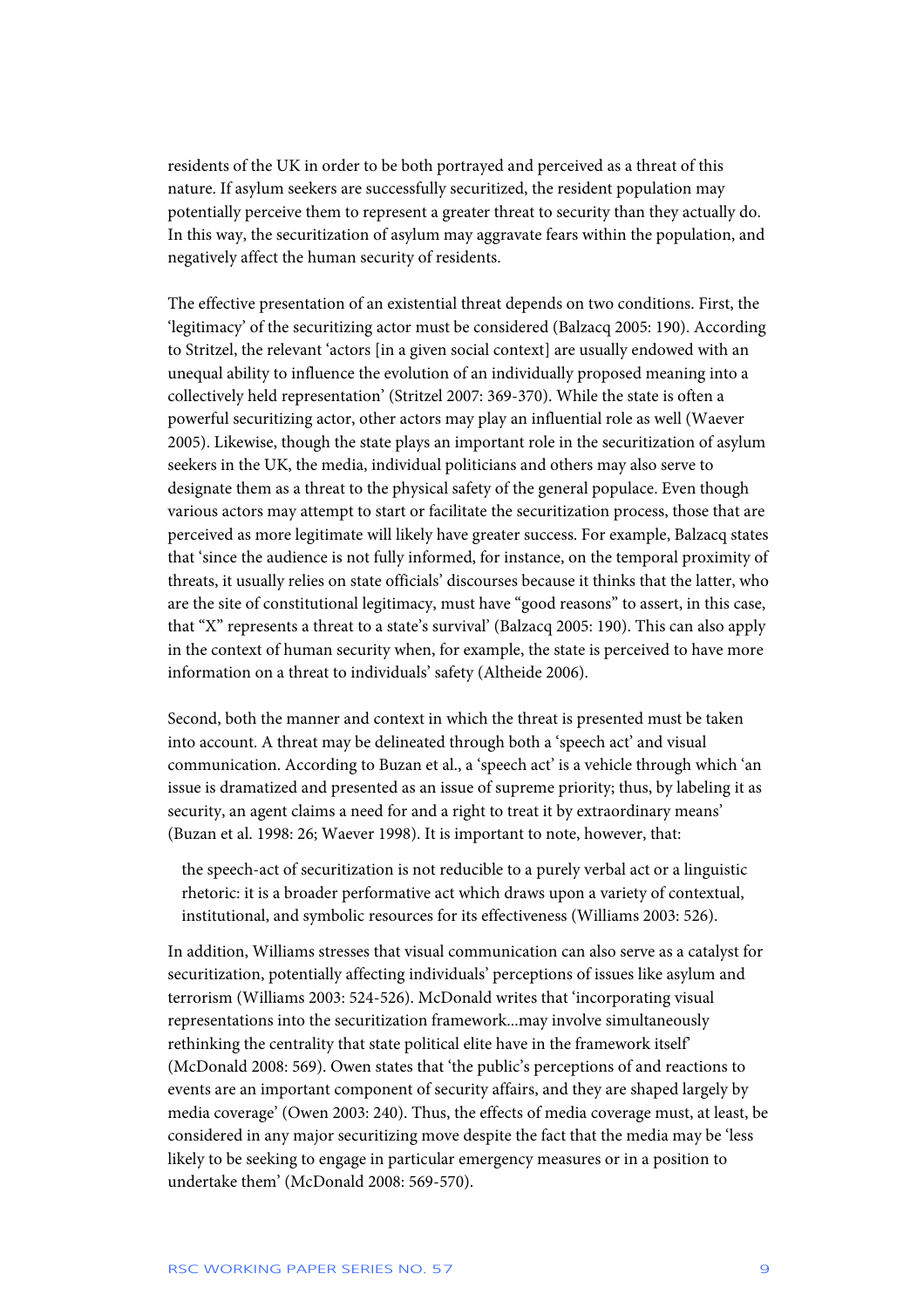Though the threat may be presented in a variety of ways, 'the words of the securitizing actor need to resonate with the context within which his/her actions are collocated' (Balzacq 2005: 182). A securitizing actor should, therefore, attempt to associate previous 'traumatic' events with the threat at hand to enhance the persuasiveness of the securitizing move (Balzacq 2005: 182-183). When linked to something that is 'generally held to be threatening', the viability of a securitizing move can be enhanced, and the chances of success increased (Buzan et al. 1998: 32-33).

In addition, Buzan et al. write that in the face of 'persistent or recurrent' threats, certain issues become 'institutionalized' as security problems (Buzan et al. 1998: 27-28). In this way, these topics are automatically associated with security and 'the need for drama in establishing securitization falls away, because it is implicitly assumed that when we talk of [these issues] we are by definition in the area of urgency' (Buzan et al. 1998: 28). Thus, other issues can become securitized by association with institutionalized terms of security. Norman refers to terrorism as 'the epitome of a security problem', which implies that it has attained the status of an 'institutionalized' threat to security (Norman 2006: 47). Staun echoes this sentiment, stating that 'by defining something or someone as terrorist a claim to use extraordinary measures (security measures) against that person or organisation and to do it with special urgency or necessity is posted' (Staun 2009: 14). In recent years following the terrorist attacks on September 11th, 2001, a climate of security relating to terrorism has developed in the European Union (Norman 2006: 47). As a result, terrorism has been used as a justification for securitizing moves in many aspects of policy making and public discourse (Norman 2006). An association between asylum seekers and terrorism can, therefore, be equated with the classification of asylum seekers as a threat to security.

A successful process of securitization results in an issue being framed in such a way that 'special or emergency measures' are deemed acceptable and necessary to deal with the threat in question (Buzan et al. 1998: 27). Buzan et al. state that 'securitization is not fulfilled only by breaking rules (which can take many forms) nor solely by existential threats (which can lead to nothing) but by cases of existential threats that legitimize the breaking of rules' (Buzan et al. 1998: 25). The laws governing rules and procedures regarding asylum in the UK are supposed to fall within the framework of international refugee and asylum law. This paper, however, will show that the portrayal of asylum seekers as a threat to the personal security of UK residents is one of the most recent steps in a series of securitizing moves that appear to be designed to influence the passage and acceptance of measures that reposition asylum outside of the guidelines established under international law (Malloch and Stanley 2005; Huysmans and Buonfino 2008).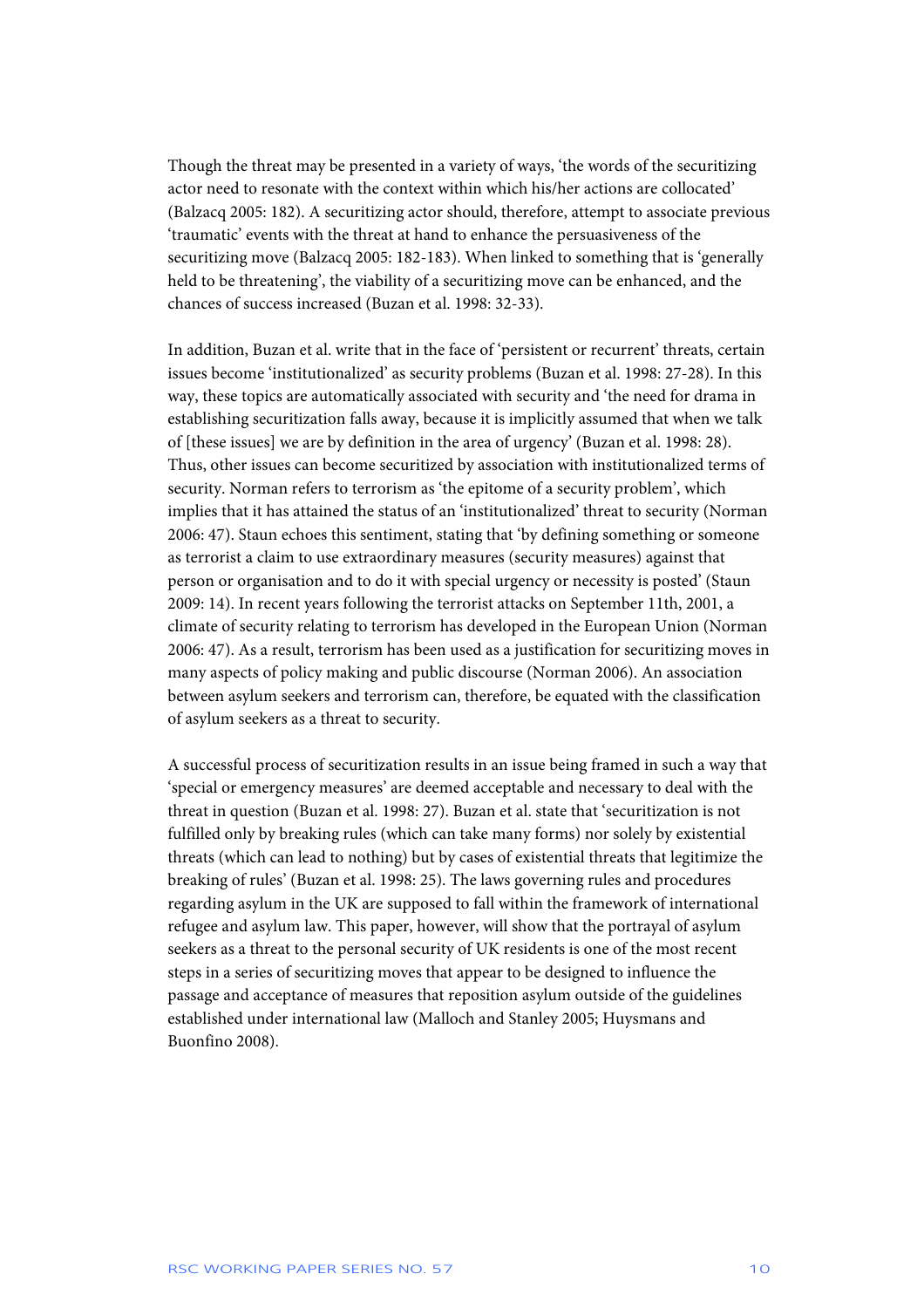### **Application of the Securitization Framework to Asylum in the United Kingdom**

The concepts described in the previous section are helpful in explaining the ways in which asylum has been securitized in the UK. This process has taken place on a number of levels in public discourse, and appears to have successfully gained credence among residents of the UK.

There are a number of different actors who actively seek to portray asylum seekers as a security threat or facilitate this characterization without the express goal of securitization, including politicians, the government, other public figures and the media.

Though asylum seekers have been portrayed in a negative light for a variety of reasons, this paper focuses specifically on their designation as a threat to the personal security of residents of the UK. According to Malloch and Stanley, 'the depiction of asylum seekers in terms of liabilities, a risky group that needs to be prevented, contained and, preferably, repatriated is one that permeates liberal democracies' (Malloch and Stanley 2005: 54). This securitizing move hinges on the premise that asylum seekers are, among other negative things, potentially dangerous and have the capacity to carry out terrorist attacks against residents of the UK, thus threatening the existence of the referent object of security. Since terrorism has become a part of the institutional framework of security, drawing an association between asylum and terrorism greatly facilitates the ease with which asylum itself can be securitized (Norman 2006).

While the reasons behind a securitizing move cannot always be accurately identified, it is helpful to examine the special or emergency measures that accompany any successful securitization in order to gain a better understanding of the motives of the primary securitizing actors. With regard to asylum, the most obvious developments of this nature are visible in the legislative history of the UK. The laws that have been introduced seem to bend or break the rules of the international legal framework regarding the acceptance of asylum seekers, thus circumventing the obligations outlined therein. The United Nations High Commissioner for Refugees (UNHCR) has expressed concern about a number of policies and practices employed by the UK to deal with asylum seekers (UNHCR 2005a; UNHCR 2005b; UNHCR 2007; UNHCR 2008). For example, the UK has, according to UNHCR, adopted 'an inappropriate interpretation of Article  $33(2)^3$  [of the 1951 Convention relating to the Status of Refugees]' in its 'definition of "particularly serious"' by classifying crimes such as 'shoplifting' and

<sup>&</sup>lt;sup>3</sup> Article 33 of the 1951 Convention relating to the Status of Refugees states that:

 <sup>1)</sup> No Contracting State shall expel or return ('refouler') a refugee in any manner whatsoever to the frontiers of territories where his life or freedom would be threatened on account of his race, religion, nationality, membership of a particular social group or political opinion.

 <sup>2)</sup> The benefit of the present provision may not, however, be claimed by a refugee whom there are reasonable grounds for regarding as a danger to the security of the country in which he is, or who, having been convicted by a final judgment of a particularly serious crime, constitutes a danger to the community of that country (United Nations 1951).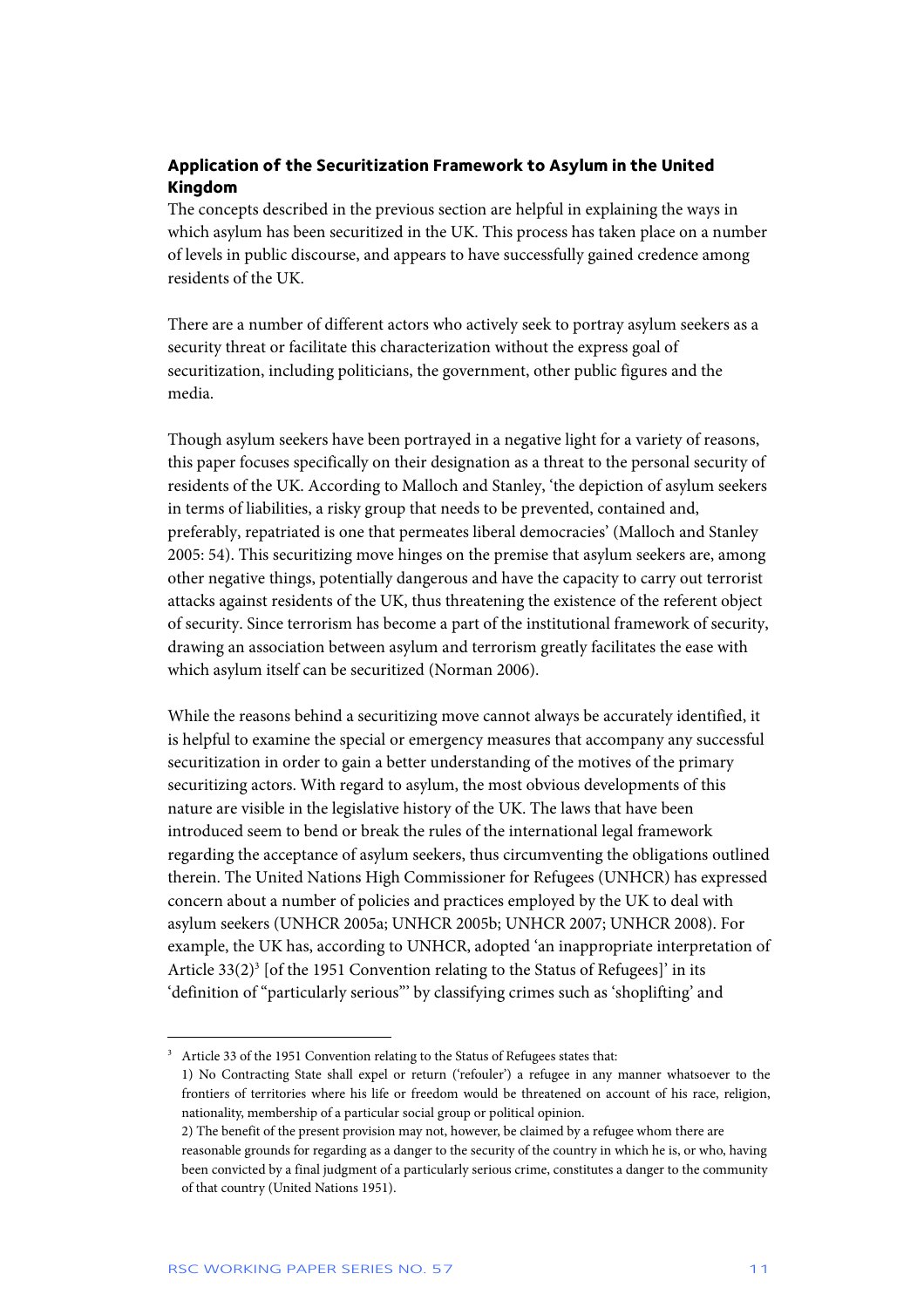'graffiti' as grounds for 'an exception to the principle of refoulement to apply' under the Nationality, Immigration and Asylum Act 2002 and the Specification of Particularly Serious Crimes Order 2004 (UNHCR 2008: 2-3, United Kingdom 2002; United Kingdom 2004). This appears to contradict the idea that Article 33(2) is only to be used 'as a measure of last resort, taking precedence over and above the application of criminal sanctions and justified by the exceptional threat posed by the individual' (UNHCR 2008: 3). By allowing even asylum seekers who qualify for refugee status to be expelled from the country over a minor crime, the UK seems to endorse the concept that those who exhibit even the slightest criminal tendencies present an inherently serious danger to its residents. Such an approach seems to reinforce the idea that asylum seekers represent an existential threat to the security of UK residents and, as such, must be dealt with by 'extraordinary' means. In addition, the increasing use of detention appears to correspond with the idea that asylum seekers are undesirable because, among other reasons, they may be dangerous (Finney and Robinson 2007; Home Office 2005). This is reflected, not only in the relevant legislation, but in speeches given by politicians, government publications and media coverage of asylum-related issues.

The asylum system in the UK has become more restrictive in nature in recent decades, a trend that can also be observed in the broader context of immigration in the UK. According to Meyers, 'Britain kept a liberal immigration policy until the early twentieth century' (Meyers 2004: 64). While restrictive measures regarding asylum are a relatively recent development, the UK has a somewhat longer history of legislating limitations on immigration dating back to the 1905 Aliens Immigration Act (Meyers 2004). These general restrictions have limited traditional avenues of immigration from many countries, and possibly contributed to an increase in the number of asylum seekers arriving in the UK from these countries (Bloch 2000; Hayter 2003). The general antipathy towards immigration that has developed over the years in the UK is possibly even more potent with regard to asylum seekers. The Independent Asylum Commission found widespread negative attitudes among respondents towards asylum seekers and the asylum system in the UK. Some of the most common responses to the 'CITIZENS SPEAK consultation' included notions that 'there are too many asylum seekers, and too many of them are "bogus"' and that 'asylum seekers tell lies to stay in the country' (Hobson et al. 2008: 14). In addition, the Commission found that 'there was clear confusion between economic migrants, asylum seekers, refugees and illegal immigrants' (Hobson et al. 2008: 14).

While often conflated with other issues of migration, asylum seekers are often seen as especially suspicious or dangerous due to the possibility that their identity or origin may not be identifiable (Malloch and Stanley 2005). The Independent Asylum Commission found that 'people view "asylum" as an overwhelmingly negative term with associations including mental illness, oppressive and disordered institutions, criminality, terrorism, benefit fraud and "bogus" foreigners' (Hobson et al. 2008: 15). Possibly as a result of the 'asylum-migration nexus', or the fact that 'many migrants and asylum seekers have multiple reasons for mobility' (Castles 2003: 17), Malloch and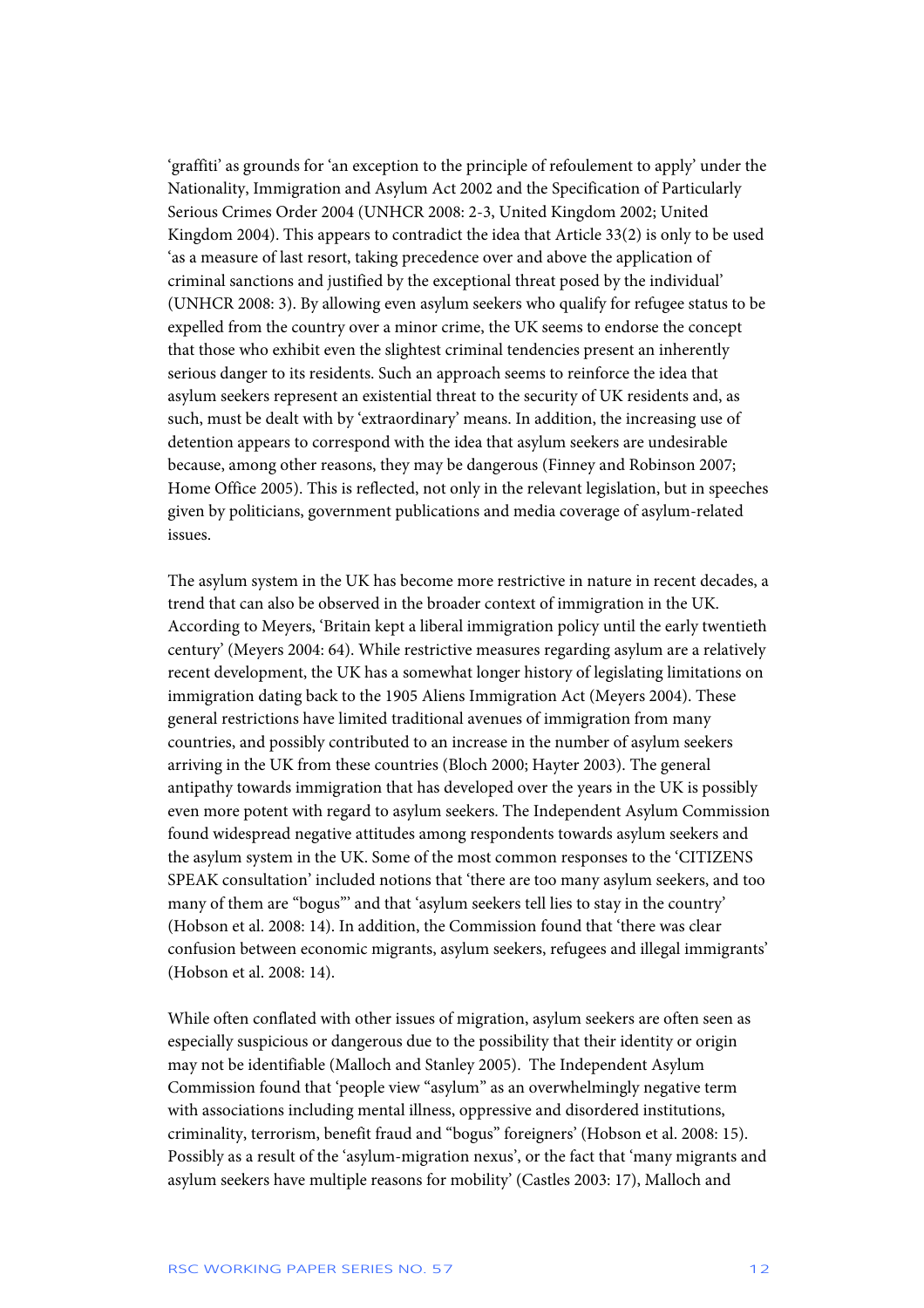Stanley state that 'the issue of "asylum" has become enveloped in concerns about economic migrants, illegal immigrants and the spectre of terrorist activists' (Malloch and Stanley 2005: 53).

According to Bloch, restrictions on asylum began to emerge in the UK as a result of an increasing volume of asylum applications at the end of the 1980s and the beginning of the 1990s (Bloch 2000; Schuster and Solomos 1999). These restrictions manifested themselves most prominently in 1993 with the passage of the Asylum and Immigration Appeals Act, which 'became the first piece of primary legislation dealing specifically with asylum to be introduced into UK Law' (Bloch 2000: 30). This act, and further acts passed in the 1990s, imposed restrictions on asylum through measures that made it systematically more difficult to enter and remain in the UK on the grounds of asylum. These restrictions had a number of effects including a reduction in benefits for asylum seekers and additional criminal penalties for 'deception' (Zetter et al. 2003: 92-98). In addition, asylum seekers began to be detained more frequently throughout the 1990s. This pattern was underscored by the introduction of the 1999 Immigration and Asylum Act, which 'stepped up the practice of detention' (Welch and Schuster 2005: 402). Such developments seem to indicate that a general desire to prevent so-called bogus asylum seekers from entering the UK has existed since the early 1990s. Zetter writes that it is these types of 'state policies and practices which effectively criminalize refugees for seeking asylum, ...[generating] yet more labels such as "clandestine" or, worse still, "illegal" or "bogus" asylum seekers' (Zetter 2007: 183)<sup>4</sup>.

The conflation of asylum seekers with terrorism is, however, a more recent development that has manifested itself following a paradigm shift seemingly induced by the passage of the Terrorism Act of 2000 and the attacks of September 11th, 2001 on the United States. Until the passage of the Terrorism Act of 2000, terrorism legislation primarily focused on the conflict in Northern Ireland. Historically, this conflict has been the greatest source of terrorism in the UK (Landman 2007), and many of the measures implemented to deal with it have been put into use following the 2000 Terrorism Act and 9/11 to deal with terrorists and asylum seekers alike. The first important measure relating to the conflict was the Civil Authorities (Special Powers) Act of 1922, which established a number of exceptional security measures in Northern Ireland with the intent of maintaining public order following the partition of Ireland. Boyle et al. state that 'it conferred wide powers of arrest, questioning, search, detention and internment on the police and troops as agents of the Ministry of Home Affairs, and gave almost completely unrestricted power to the Minister to make regulations with the force of law' (Boyle et al. 1975: 38). This piece of legislation remained in effect until the passage of the Northern Ireland (Emergency Provisions) Act in 1973 (Gross and Aolain

<sup>4</sup> Zetter notes that a variety of other derogatory labels for asylum seekers, refugees and migrants have developed in recent years, often conflating the three. In order to illustrate this point, he highlights a number of labels such as: 'spontaneous asylum seekers' (with implications of fecklessness and presumably different from a planned asylum seeker), 'illegal asylum seekers', 'bogus asylum seekers', 'economic refugee/asylum seeker', 'illegal migrant', 'trafficked migrant', 'overstayers', 'failed asylum seeker' (note not failed refugee), 'undocumented asylum seeker/migrant' (Zetter 2007: 184).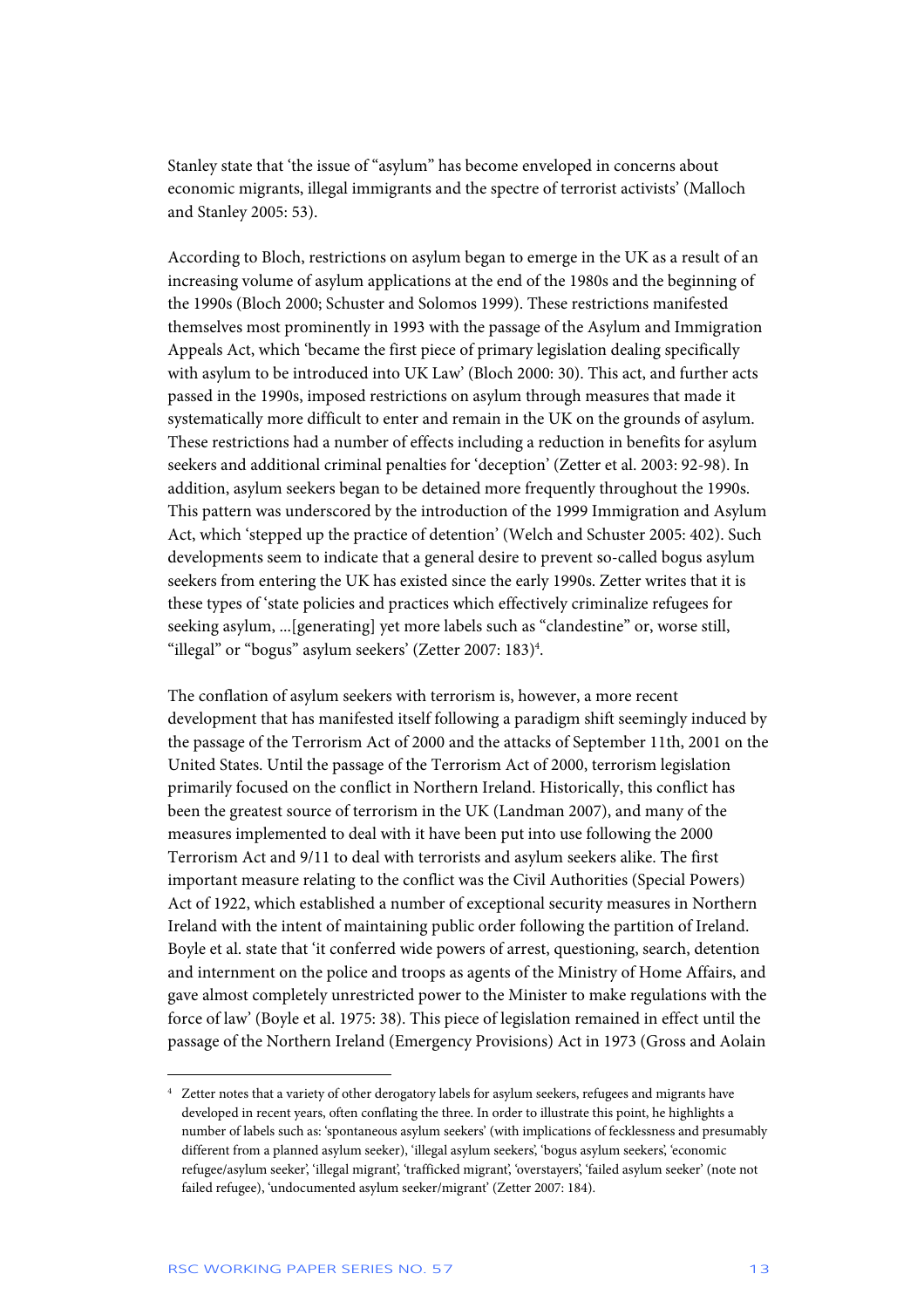1999: 96). According to the then Secretary of State for Northern Ireland, Mr. William Whitelaw, the 1973 Act was intended to replace the Special Powers Acts with a more focused piece of legislation dedicated to fighting terrorism (House of Commons 1973). Despite the shift in focus from maintaining public order to preventing terrorism, the nature of the two acts was essentially the same, an effective abrogation of the rule of law in the sense that under them the security authorities retained the power to arrest and detain anyone they pleased without having to give any justification and without fear of being called to account in respect of any decisions later shown to have been unjustified (Boyle et al. 1975: 37-41).

The 1973 act was notable because, 'for the first time in United Kingdom statute law, terrorism was defined as the use of violence for political ends, including any use of violence for the purpose of putting the public in fear' (Rees 1981: 84). This was followed by the Prevention of Terrorism (Temporary Provisions) Act of 1974, which expanded the scope of anti-terrorism provisions to deal with attacks 'connected with Northern Irish affairs' anywhere in the UK. This stood in contrast to previous legislation, which had focused only on terrorism in Northern Ireland (Rees 1981: 86). The next fundamental change in the nature of terrorism legislation in the UK came with the passage of the Terrorism Act of 2000. This act was notable because, according to the Privy Counsellor Review Committee, it 'was intended to put counter-terrorism legislation largely on a permanent basis with application not only to Irish terrorism, as had been the main focus hitherto, but also to other international and domestic threats' (Privy Counsellor Review Committee 2003: 20; United Kingdom 2000a). While, according to Lord Carlile, 'there is no universally accepted definition of terrorism'5 (Carlile 2007: 3), the definition that was initially outlined in the Terrorism Act of 2000 frames the context in which terrorism is currently viewed under UK law (United Kingdom 2000b)<sup>6</sup>. Though it did not draw a direct link between asylum seekers and terrorism, this act positioned the terrorist threat as, at least partially, international in nature. This shift in policy seems to have moved the securitization discourse on terrorism conceptually closer to that of asylum.

The new focus on international terrorism was intensified by the attacks of September 11th, 2001, a trend that has also been reflected in subsequent changes in asylum-related legislation. Prior to 9/11, asylum and security legislation in the UK did not specifically associate asylum seekers with terrorism (Malloch and Stanley 2005). Following September 11th, however, some politicians began to associate asylum seekers with 'potential or suspected' terrorists and refer to the asylum system as a possible way for

<sup>5</sup> As Jenkins states: 'The problem of defining terrorism is compounded by the fact that terrorism has recently become a fad word used promiscuously and often applied to a variety of acts of violence which are not strictly terrorism by definition. It is generally pejorative. Some governments are prone to label as terrorism all violent acts committed by their political opponents, while anti-government extremists frequently claim to be the victims of government terror. What is called terrorism thus seems to depend on one's point of view' (Jenkins 1980: 1). This statement, while almost 30 years old, nicely reflects the difficulty that is, even today, encountered in attempting to define terrorism.

<sup>6</sup> For a complete definition, see United Kingdom (2000b) *Terrorism Act, Chapter 11*, London, HMSO.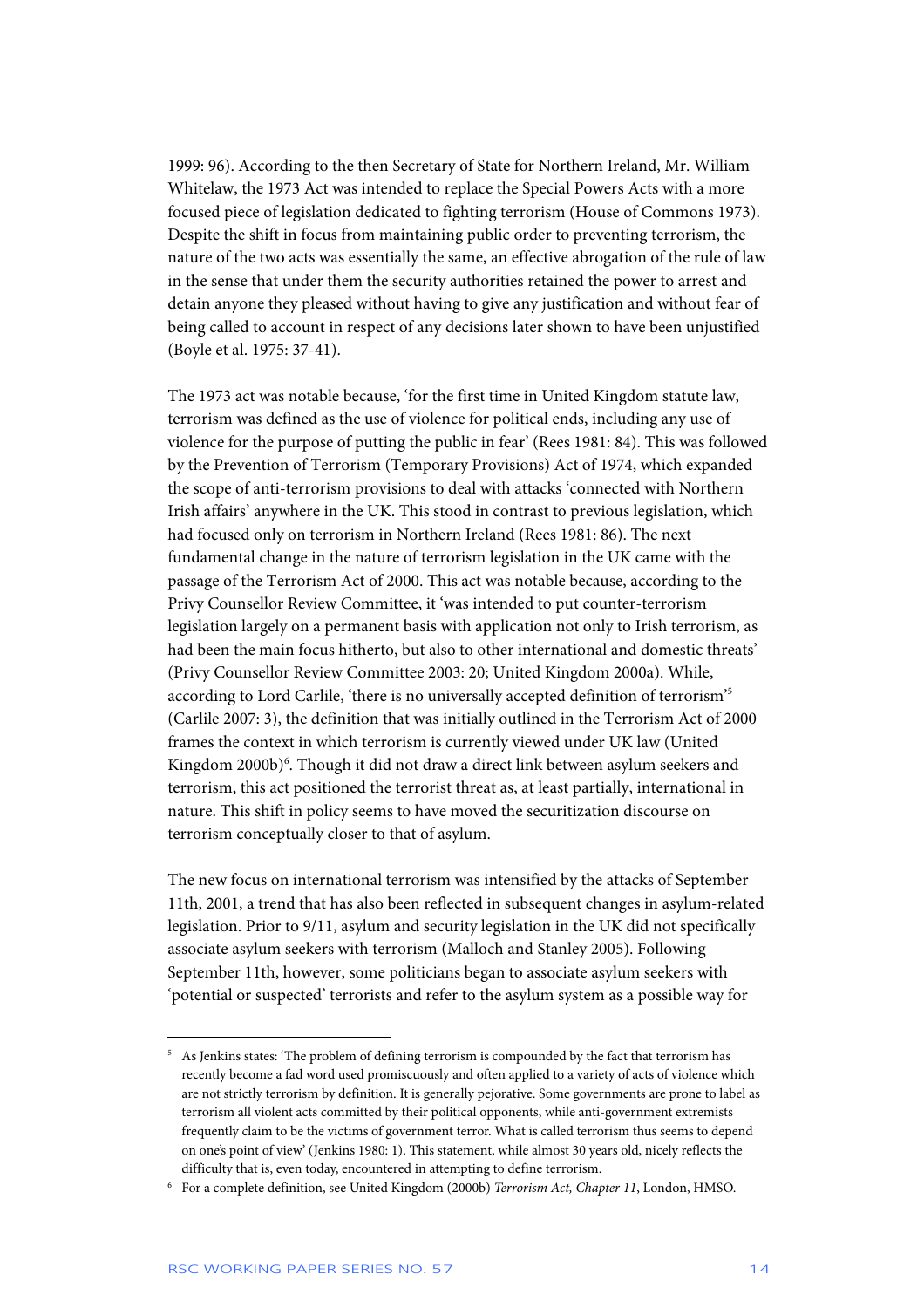terrorists to enter the UK (Huysmans and Buonfino 2008: 773; Malloch and Stanley 2005) and, in response, restrictive asylum measures were expanded to include concerns that terrorists may potentially exploit the asylum system.

The linkage of asylum with terrorism in security discourse is what Buzan terms an attempt 'to graft a newer securitization on to an older one' (Buzan 2006: 1104). According to Zanchettin, 9/11 gave new force to the drive for 'restrictionist policies' and 'allowed what has become labelled as the "asylum crisis" to rise to the top of the British government's domestic priority list' (Zanchettin 2005: 151). Bosworth and Guild state that the passage of the 2001 Anti-Terrorism, Crime and Security Act (ATCS) 'established firm legislative links between asylum and terrorism by including measures meant to deny prospective or suspected terrorists access to asylum and allowing applicants' fingerprints to be kept for ten years in order to prevent multiple claims by such individuals' (Bosworth and Guild 2008: 708). Tsoukala notes that, despite the aforementioned association, 'there is no explanation given as to why asylum seekers are believed more liable than migrants to be involved in terrorist activities or as to why foreigners are believed more liable than nationals to commit terrorist attacks in the UK' (Tsoukala 2006: 612). The Privy Counsellor Review Committee echoed this sentiment, holding that the 2001 ATCS Act focused unduly on foreigners as the main source of 'al Qaeda-related' terrorism in the UK, since a relatively high percentage of terrorism suspects are British (Privy Counsellor Review Committee 2003: 54). While the law was changed with the passage of the 2005 Prevention of Terrorism Act, changing measures of 'indefinite detention' to 'control orders'7 and allowing them to be applied equally to foreigners and UK citizens (McGhee 2008: 106; United Kingdom 2005), asylum seekers still face the possibility of indefinite detention, 'even without [proof] that s/he poses a flight or security risk' (Bosworth and Guild 2008: 711). It could, therefore, be argued, that this discrepancy seems to indicate that asylum seekers are considered to be more dangerous or undesirable than other types of migrants, despite the fact that 'anecdotal evidence suggests that it is unlikely that would-be terrorists are more likely to gain access to the UK through the asylum process than any other entry route given that this requires the applicant to make themselves known to authorities and undergo in-depth security checks' (IPPR 2005: 33).

According to Huysmans and Buonfino, the 2001 ATCS Act represents the point at which 'the nexus between the fight against terrorism and immigration and asylum was legislatively institutionalised' (Huysmans and Buonfino 2008: 775). These initial, indirect legal associations between asylum seekers and terrorists became more pronounced in later years, causing asylum seekers to become more frequently considered to be criminals or terrorists by default (Bosworth and Guild 2008). In support of this idea, Tsoukala states that 'when the asylum issue rises again, in 2003, the terrorism-asylum nexus is so solidly established that its defenders can claim further emergency measures' (Tsoukala 2006: 612). This shows that asylum has become

<sup>7</sup> For a complete definition of control orders, see United Kingdom (2005) *Prevention of Terrorism Act, Chapter 2*, London, HMSO.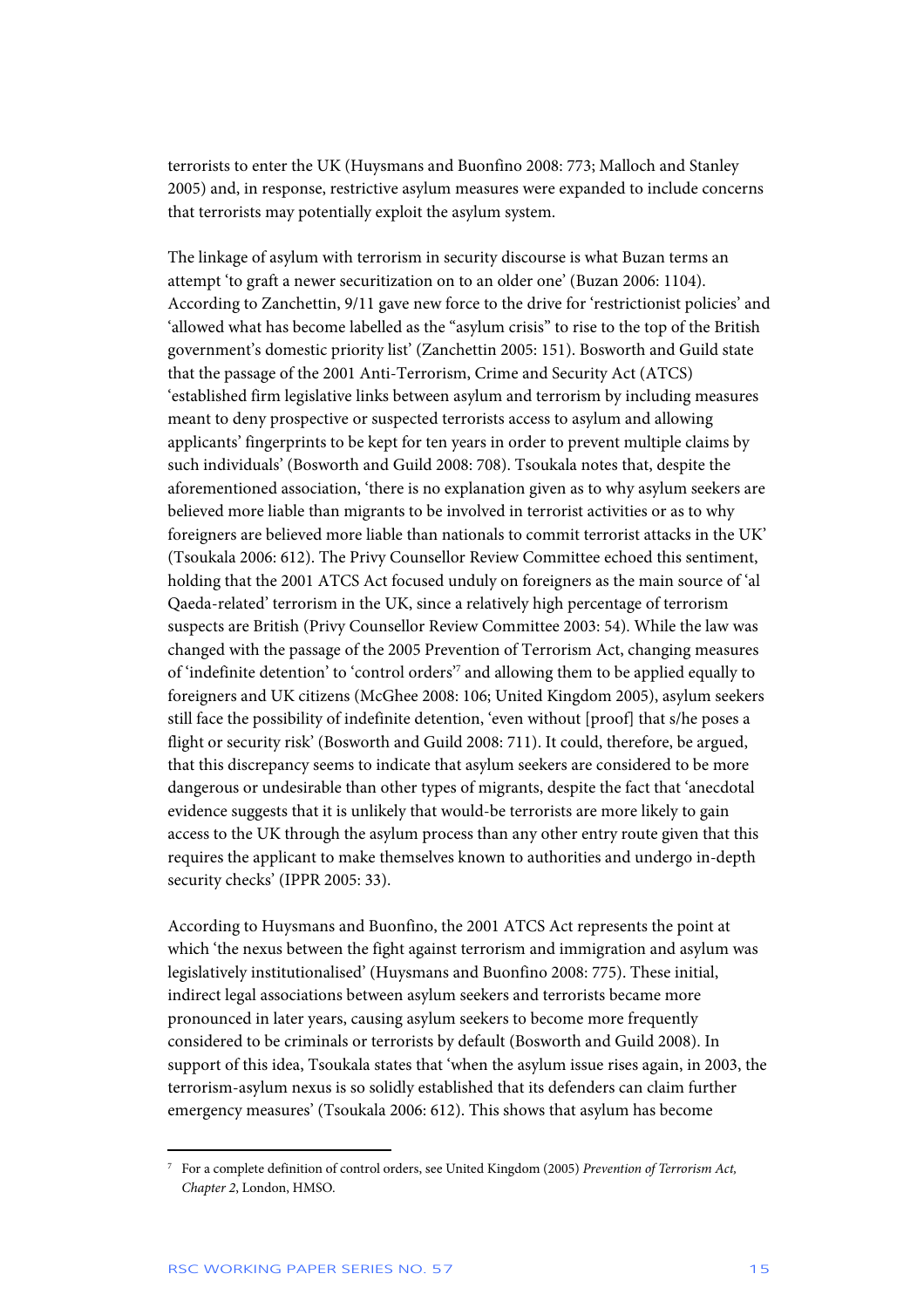associated with terrorism to the degree that it is no longer necessary to 'dramatize' the problem to draw a connection between the two issues (Buzan et al. 1998).

Furthermore, some UK media outlets have done much to popularize a negative conception of asylum seekers. Asylum seekers have been associated with a wide variety of negative concepts including terrorism (Gabrielatos and Baker 2008; Greenslade 2005; Gross et al. 2007; ICAR 2006). While the media presumably do not have the same interests as the government in facilitating the securitization of asylum, it appears that they play a vital role in the process. The media act as a complementary force to the aforementioned legal and political discourse. According to Lewis, 'politicians are an important source of facts and information, and can determine whether an issue is deemed to be a problem', while the media have an 'impact on the public debate...largely through spreading myths and misleading information rather than direct influence' (Lewis 2005: 22-23). As Greenslade states, 'there was no widespread public outcry against asylum-seekers prior to a press campaign of vilification which had the effect of legitimising public hostility' (Greenslade 2005: 29).

Furthermore, an analysis conducted in 2002 indicates that images used by the media in the sample examined 'overwhelmingly placed the emphasis of the coverage, both visually and verbally, on the communication of risk and fear' (Buchanan et al. 2003: 22). This study also found that 'the dominant stereotype that emerged from both the print and broadcast coverage of asylum was that of the young dangerous male breaking into Britain and threatening our communities' (Buchanan et al. 2003: 24). This type of coverage is connected with the securitization of asylum that has taken place in the UK since the turn of the millennium. According to Gross et al., the association of asylum with negative terms such as 'crisis, chaos, lack of control, crime, terrorism, foreigners (black and Muslim) and threats to social cohesion' has, since then, become so ingrained in media discourse that 'the simple mention of the word asylum now seems to be enough to connote this entire conceptual field' (Gross et al. 2007: 9).

While the association between asylum seekers and negative concepts such as terrorism is not always intended, it can still have an effect on the way in which asylum is viewed (Gross et al. 2007). Public opinion of asylum seekers seems to echo both policy developments (ECRI 2004) and media coverage (Lewis 2005). The European Commission against Racism and Intolerance (ECRI) also states that 'reports indicate that the anti-asylum rhetoric from some sections of public discourse have inflamed the situation further by implying that the asylum system is being used by terrorists to gain access to the country and by depicting asylum seekers as coming in unmanageable numbers' (ECRI 2004: 33). The perception that asylum seekers are both dangerous and unstoppable does much to contribute to a climate of insecurity and fear. In this way, many media outlets appear to facilitate the ideas about asylum seekers put forth in political discourse and the law, and by extension the securitization of asylum in the UK.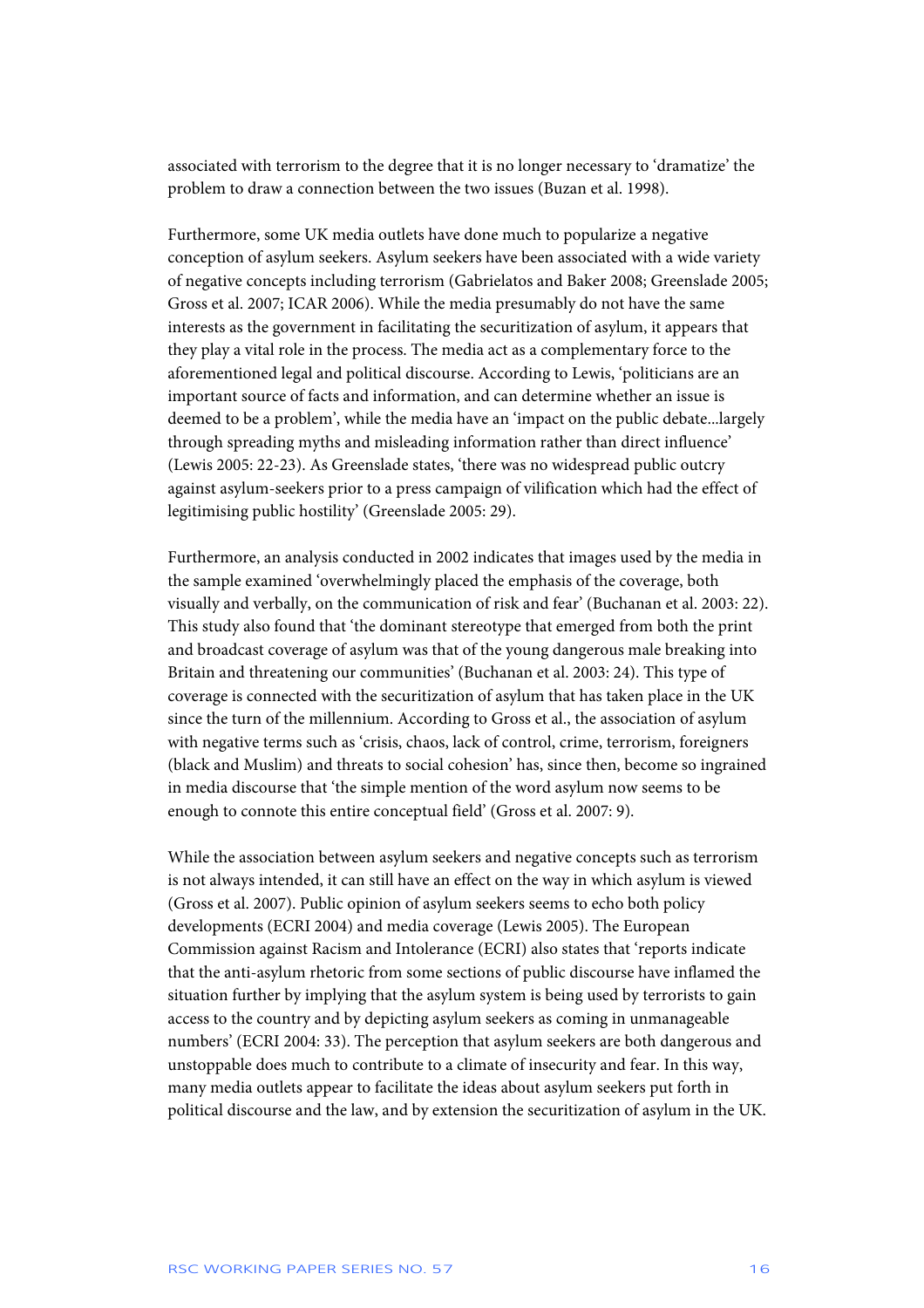#### **Securitization and Fear**

One of the unfortunate by-products that may result from the securitization of asylum is fear. According to Warr, 'the perceived seriousness of an offense affects fear by altering the functional relation between fear and perceived risk (i.e., sensitivity to risk). Sensitivity to risk, in turn, affects fear by determining the "output" of fear produced by a given "input" of perceived risk' (Warr 1987: 40). Thus, securitization, and the accompanying 'special or extraordinary measures', can increase the level of fear felt by individuals by exacerbating the 'perceived risk' of the occurrence of a dangerous event. While it is important to note that fear can induce individuals to avoid danger, the natural purpose of fear becomes 'dysfunctional' and harmful when it is 'out of proportion to objective risk' (Warr 2000: 455). As the likely consequences of falling victim to a terrorist attack are death or serious injury (Zeidner 2005), the perceived seriousness of the event is extreme. Therefore, an increase in the perceived risk of an attack can reasonably be assumed to have a significant effect on the level of fear among residents. Given the lack of concrete evidence regarding the ostensible link between asylum seekers and terrorism (IPPR 2005), it seems possible that the securitization of asylum in public discourse in the UK may induce a fear of asylum seekers that is disproportionate to the risk that they seem to pose to the personal security of residents.

The ways in which the purported link between asylum and terrorism may contribute to the development of fear among UK residents are best described through the use of the availability and representativeness heuristics.

First, individuals are often not aware of the actual frequency of terrorist attacks, the number of asylum seekers that are present in the UK or the proportion of terrorists that enter the UK through the asylum system. As a result, perceptions of these figures are likely approximated using the 'availability heuristic', an '[estimation of] frequency or probability by the ease with which instances or associations [can] be brought to mind' (Tversky and Kahneman 1973: 208). Thus, a 'continued preoccupation with an outcome may increase its availability, and hence its perceived likelihood' (Tversky and Kahneman 1973: 230). Perceptions of the number of asylum seekers in the UK (Newman and Lewis 2007; Malloch and Stanley 2005; ECRI 2004) and the likelihood that terrorists will try to exploit the asylum system (Huysmans and Buonfino 2008; Feller 2006; Gregory 2009) may, therefore, be exaggerated by the prominence of these themes in public discourse in the UK.

As the risk of falling victim to a terrorist attack is perceived to be 'difficult to control (or avoid)' through personal action (Slovic 2004: 985), individuals must rely on external forces, such as the state, for protection. The possibility that terrorists may be taking advantage of the asylum system to enter the country, combined with perceptions of a large number of asylum seekers in the UK, seems likely to lead some individuals to the conclusion that terrorists are more ubiquitous in the UK than the reality of the situation reflects. As one of the ways in which a state may preclude terrorist attacks is to prevent terrorists from entering its territory, an exaggerated perception of the number of terrorists in the UK is likely to increase the perceived risk of terrorism among residents.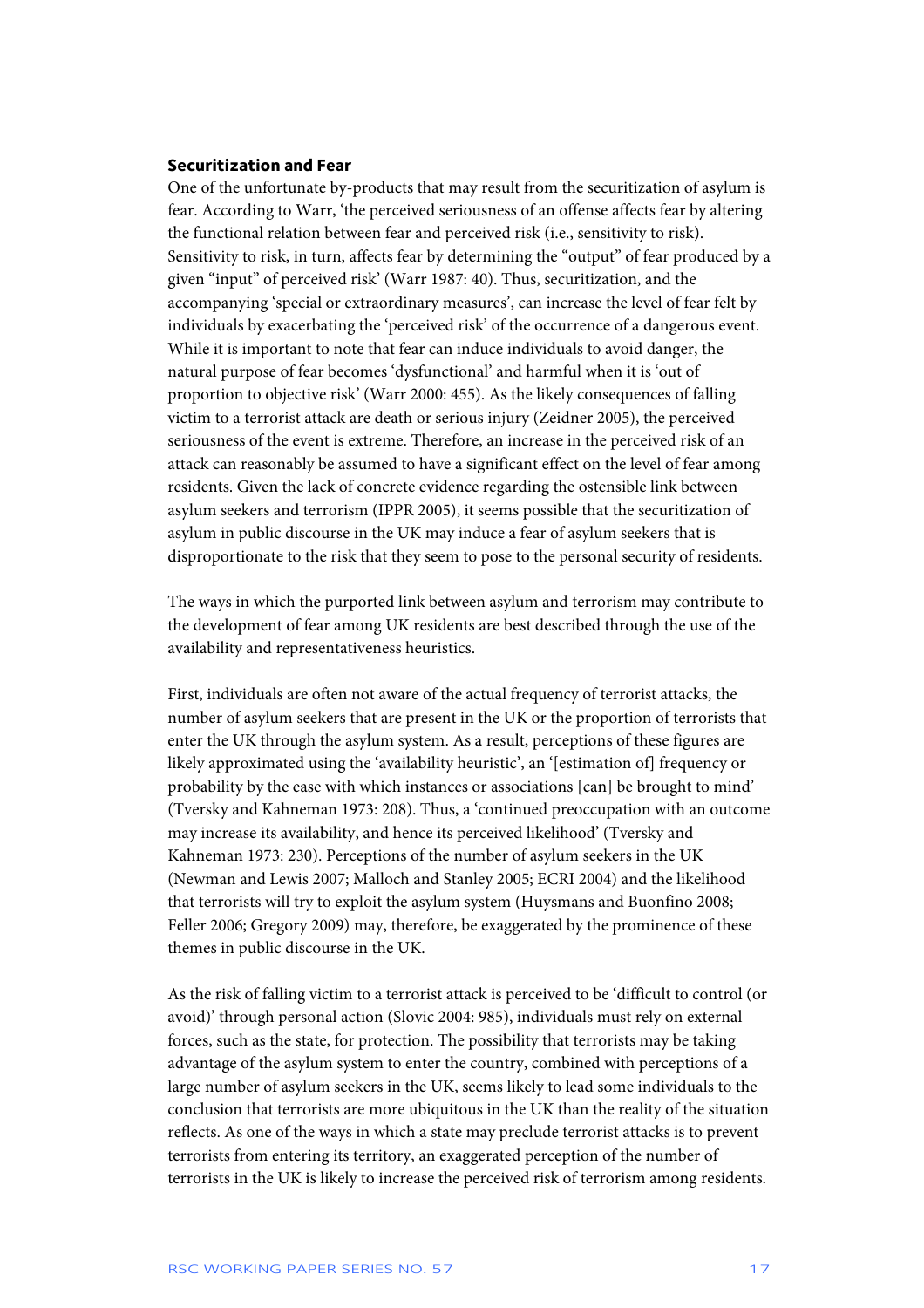In addition, Tversky and Kahneman state that 'people typically rely on the representativeness heuristic, in which probabilities are evaluated by the degree to which A is representative of B, i.e., by the degree of similarity between them' (Tversky and Kahneman 2004: 203-204). Thus, the conflation of asylum seekers with terrorists would likely increase the propensity to treat asylum seekers as potential terrorists (Bosworth and Guild 2008).

Asylum seekers are often perceived to possess a degree of anonymity due to the difficulty that sometimes occurs in verifying their origin and identity (Malloch and Stanley 2005). This has led some to the conclusion that terrorists consider the asylum system to be an easy way to enter the UK (Huysmans and Buonfino 2008; Feller 2006; Gregory 2009). If this were true, the asylum system would represent a gaping hole in the security apparatus of the UK, which would essentially facilitate the entry of terrorists into the country. One can easily follow the progression of this line of thought to the conclusion that asylum seekers are to be feared as potential terrorists.

Charteris-Black refers to similar ideas regarding immigrants in general:

In fact, this is double metonymy in which a particular example of an immigrant, 'the terrorist', represents a sub-category of immigrants – 'illegal immigrants' – that in turn represents the whole category of 'immigrants'. Because some immigrants are illegal immigrants and some illegal immigrants are terrorists, an illogical link can be made between terrorists and all immigrants (Charteris-Black 2006: 574).

Likewise, because some asylum seekers are terrorists, the entire asylum system is tainted by the possibility that any asylum seekers could be terrorists. When viewed in juxtaposition with the public discourse that seems to indicate that asylum seekers are present in overwhelming numbers in the UK (Newman and Lewis 2007; Malloch and Stanley 2005) and the fact that it is not possible to identify asylum seekers by sight alone, it is not hard to see how their presence might be perceived to increase the risk of terrorism and, by extension, the level of fear among residents.

Furthermore, though it would be impossible to distinguish an asylum seeker from another person from his or her appearance alone, there exist a number of stereotypes and conceptions in the public mind. Lynn and Lea state that 'in defining and categorizing those who would be "Other"; visible difference, ethnicity, religious belief and language (among other qualities) may all be used' (Lynn and Lea 2003: 428). These stereotypes may lead, in conjunction with the aforementioned prejudices relating to terrorism, to the assumption that those who fit the image of an asylum seeker are also likely to be terrorists. Thus, as Bauman states 'a few suicidal murderers on the loose will be quite enough to recycle thousands of innocents into the "usual suspects". In no time, a few iniquitous individual choices will be reprocessed into the attributes of a "category"' (Bauman 2006: 122). In this way, the residents of the UK who may fit the imagined profile of an asylum seeker may not only have to contend with their own fear of asylum seekers, but also the repercussions they may face as a result of stereotyping or racial profiling. The representativeness heuristic comes into effect in this situation as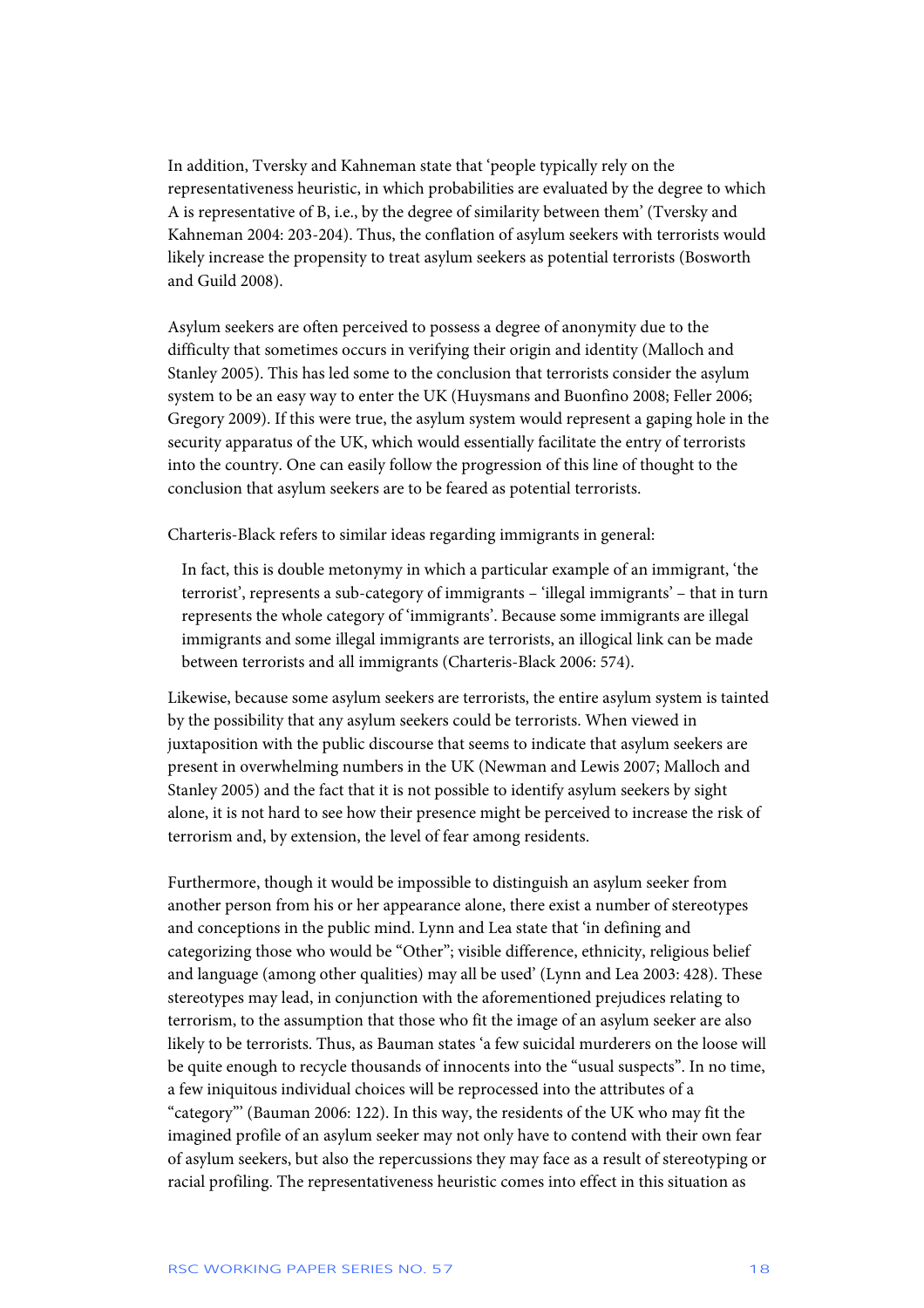well. The conflation of asylum seekers and terrorists, as well as the conflation of both of these categories with certain groups of the 'Other', seems likely to lead some to the conclusion that individuals who appear to be members of these groups are also likely to be asylum seekers and terrorists. Sivanandan states that this is reflected in:

the racism directed at Muslims on the basis of religion, signified this time not just by race or immigration status (refugee, asylum-seeker, and so on), but by dress and appearance as well – combining the characteristics of both asylum seeker and terrorist, reflecting the combined 'war' on asylum and on terror (Sivanandan 2006: 2).

The climate of securitization that has developed around the 'War on Terror' appears to have resulted in violent reprisals and hostility against those who are perceived to fit the image of a terrorist<sup>8</sup>. As evidenced by the corresponding increase in race-related crime, minority racial and ethnic groups appear to have taken much of the blame following the attacks on September 11th, 2001 and the 7/7 London bombings in 2005 (Lusane 2005).

Finally, the asylum system in the UK is unlikely to be vulnerable to widespread exploitation by terrorists due to the stringent security screenings that are part of the application process (IPPR 2005). This idea is supported by Gregory, who states that actual instances of asylum seekers being 'charged and convicted of terrorism-related offenses' are uncommon (Gregory 2009: 12). In addition, it is important to note that there are other ways in which terrorists might gain access to the UK such as business, student or tourist visas. Furthermore, it is possible that UK or EU citizens might commit terrorist acts. This is not to say that terrorists never enter the country via the asylum system, but rather to highlight the fact that it is not the only way that they could.

By casting asylum seekers as terrorists, the relevant securitizing actors may increase fears of terrorism and facilitate a more generalized fear of the 'Other'. As 'psychological distress' may '[stem] from living with a heightened state of alertness and harboring a fear of the unknown' due to the presence of 'an unpredictable threat that could strike indiscriminately' (Hassett and Sigal 2002: 1809), both of the aforementioned phenomena, if tangible, have the potential to be devastating in their impact on the human security of the residents of a multicultural society such as the UK.

j

<sup>8</sup> While terrorism does not have a universally accepted definition, the term does seem to carry an implicit, if nebulous, meaning for most people. Jenkins illustrates this point nicely with the following statement: 'During the 1980s, the U.S. had a lively subculture fascinated by survivalist and paramilitary matters, and this interest sustained an active trade in weaponry and military equipment. One such catalogue of the era sold an "antiterrorist knife," a complex (and expensive) weapon loosely modeled on the knife made famous in Sylvester Stallone's Rambo films. The description of the object was interesting. Admittedly, if one ever was in single combat with a terrorist, the weapon might be invaluable, but it was never entirely clear what particular features of the blade fitted it for antiterrorist warfare. This ludicrous object sometimes comes to mind when we hear discussions of terrorism that assume without question or discussion the exact shape of the problem' (Jenkins 2003: 5).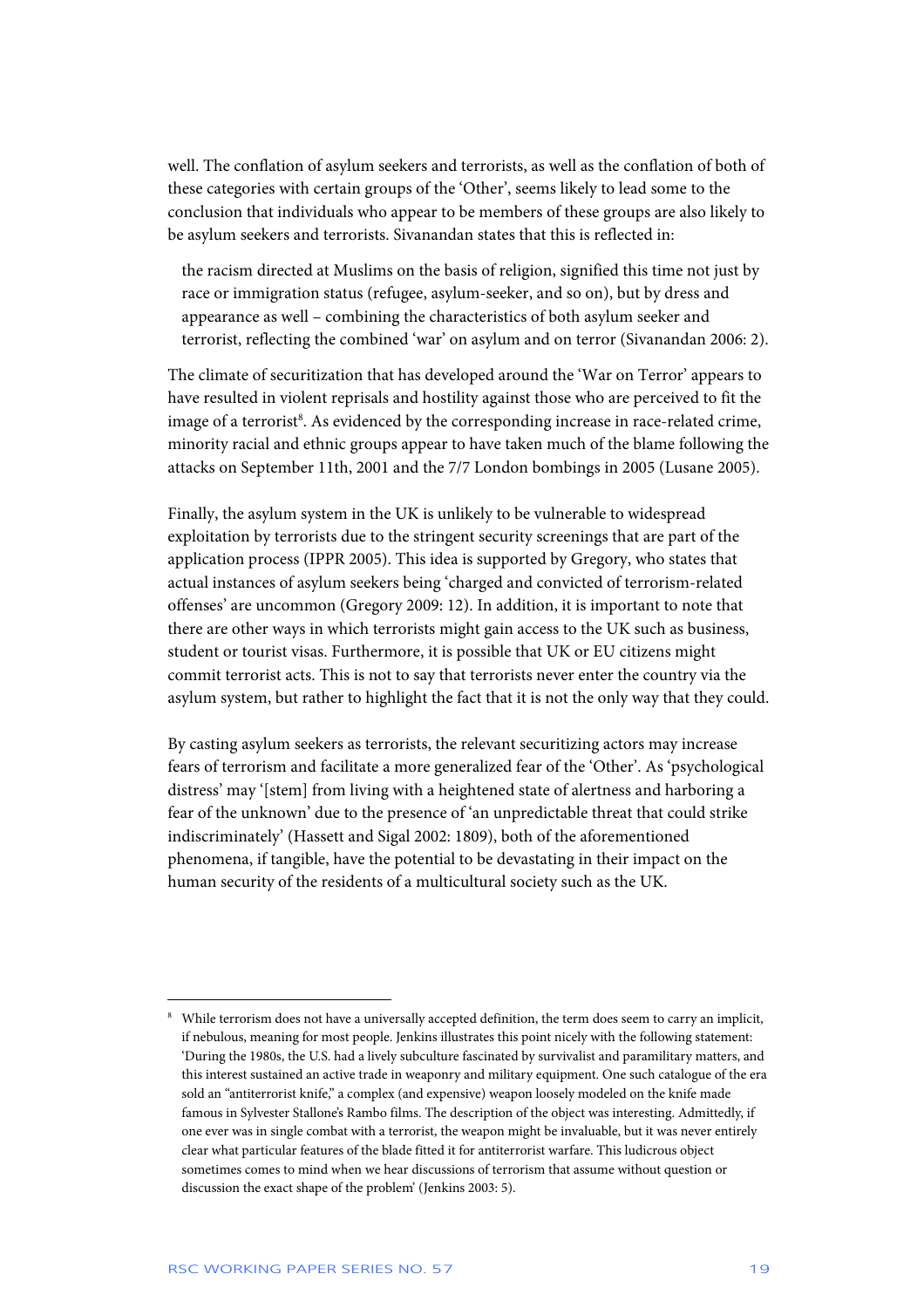# **4 Conclusion**

The security discourses surrounding asylum and terrorism in the United Kingdom have grown closer in recent years as the focus on terrorism has become more oriented towards international threats, and securitizing actors have begun to link asylum with terrorism. The portrayal of asylum seekers as undesirable became more pronounced in public discourse as a result of an increasing number of asylum arrivals in the UK during the latter part of the 20th century. As a manifestation of what could be classified as antiimmigrant sentiments, this undesirability seems to have been primarily related to concerns other than terrorism such as illegal immigration, race, border control and misuse of the welfare system. The passage of the 2000 Terrorism Act indicated that residents' perceptions of terrorism in the UK had shifted, extending fears beyond the context of the conflict in Northern Ireland to include a greater international threat. This new focus on foreign terrorists appears to have been added to the list of concerns that have been associated with asylum seekers, an inherently foreign demographic. Following September 11th, the restrictions and rhetoric used in connection with asylum seekers became increasingly tied to the security discourse of terrorism.

In discussing the impact of the securitization of asylum on the human security of residents of the UK, this paper seeks to fill an important gap in the existing literature. By approaching the issue from this perspective, this paper challenges the assumption that rigorous security measures are inherently beneficial to the resident population. If securitization and heightened security measures succeed in exacerbating rather than quelling fears among UK residents, then they too present a threat to human security.

While it is difficult to quantify abstract concepts such as fear and security, the potential implications of the securitization of asylum are profound. The link between asylum and terrorism that is promoted in public discourse and the law could potentially aggravate the fears of UK residents with regard to both asylum seekers and terrorism. Such fears may have a negative effect on both the physical and psychological well-being of these individuals, thereby degrading the quality of their human security.

While this paper suggests that the effects of the securitization of asylum may have serious implications, it would be difficult to define a clear solution to the potential problems that may develop as a result. Some possible methods for reducing the potential for fear of terrorism and asylum seekers among UK residents could include accurate and contextualized risk communication<sup>9</sup> (Warr 2000) and a greater 'focus on the positive aspects of asylum and of immigration' (Finney 2003: 14) in public discourse. Such changes, however, should not be made without consideration of their impact on the rights to freedom of the press and freedom of expression.

<sup>9</sup> Plough and Krimsky state that '"risk communication" can refer to any public or private communication that informs individuals about the existence, nature, form, severity, or acceptability of risks' (Plough and Krimsky 1987: 6).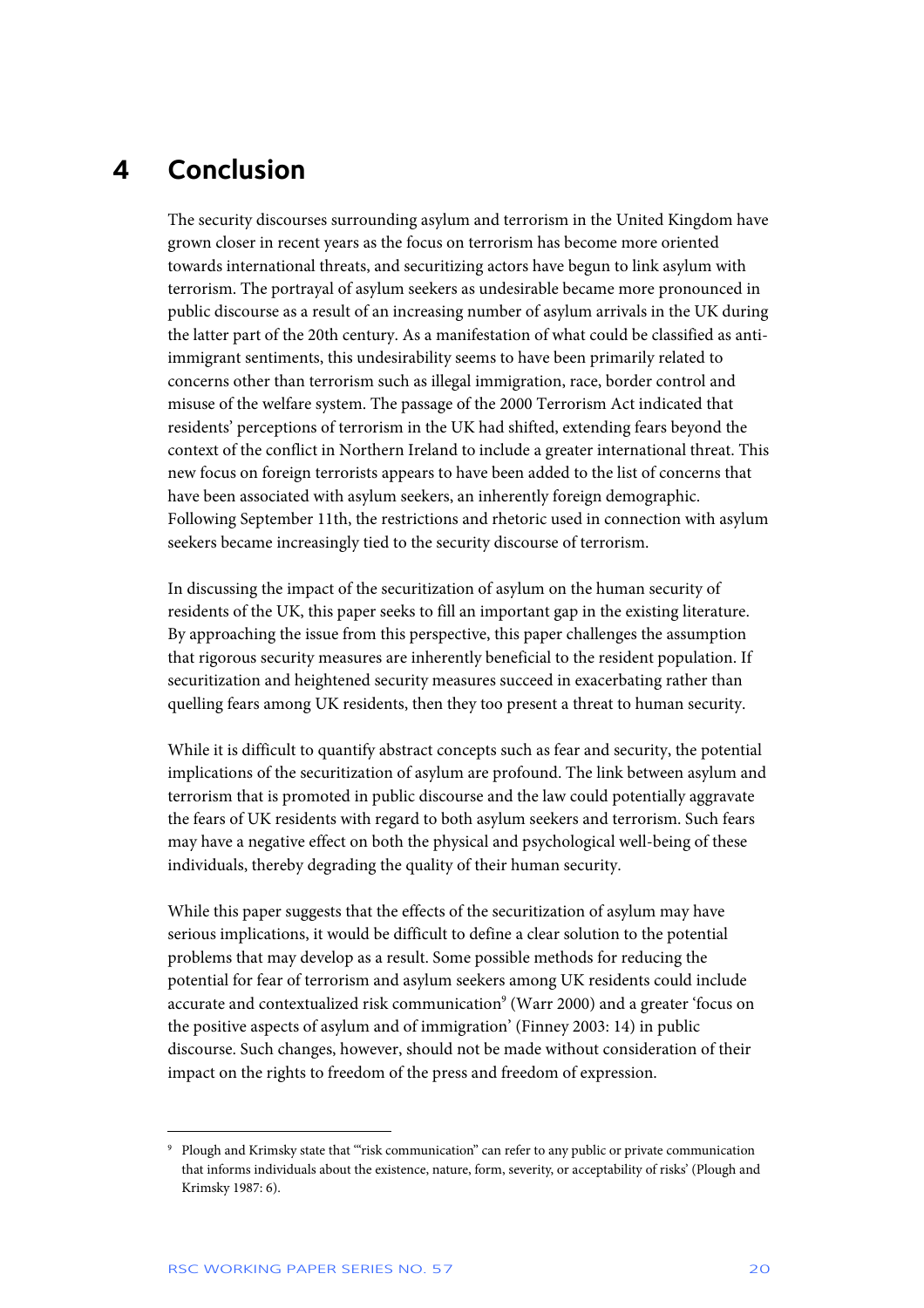In addition, it is important to note that fear may lead residents to agree to sacrifice a degree of personal freedom in an attempt to enhance their security with the implementation of provisions such as identity cards (Huysmans and Buonfino 2008). Furthermore, reports from *Liberty* highlight a number of measures that have been developed and implemented since the beginning of the 'War on Terror', which raise 'civil liberties concerns' including 'counter-terrorist checks' (Sawyer 2006: 23) and 'control orders' (Liberty 2009). While freedom is not a quality that is inherently vital to personal security, the acceptance of invasive security measures seems to be a distinctly negative development. As increased levels of fear often seem to be used to justify increased levels of security, and the conflation of asylum with terrorism appears to have the potential to heighten fears of both, it is possible that the securitization of asylum in the UK and the resulting 'exceptional' security measures could lead to concerns about the civil liberties and personal freedoms of UK residents. While this paper does not assess the implications of this phenomenon, this topic would be relevant for future research.

Despite the utility of the Copenhagen School's theory of securitization as a basis for the analytical framework of this paper, the approach is not without its flaws. One of the major shortfalls of the Copenhagen School's securitization framework in the context of this paper is the focus that it places on the motives behind a securitizing move. While the state, politicians, the media and other public figures all play a role in the conflation of asylum seekers with terrorism, and the corresponding development or exacerbation of fear, the intentions of these actors in doing so are less clear. The securitization theory put forth by Buzan et al. seems to imply a specific underlying motive on the part of the securitizing actor by stressing its pursuit of the 'right to treat [the issue in question] by extraordinary means' (Buzan et al. 1998: 28). Though the securitizing actor or actors often have motives for attempting to securitize an issue, these motives can be difficult to determine. The 'extraordinary' measures that have been applied to deal with asylum, such as detention and restrictionism, appear to support the notion that the securitizing actor or actors wish to contain and control asylum seekers by means of the securitization discourse. While this may explain the actions of the state, it does not fully explain the motivations behind the securitizing overtures of other actors. For example, individual politicians may attempt to securitize asylum to gain support among their constituents by pandering to anti-immigrant or racist sentiments or to promote asylum seekers as a scapegoat for problems for which they would otherwise be blamed. Thus, while there are a number of possible reasons that the aforementioned securitizing actors may, with or without the intent to do so, portray asylum seekers as a threat to residents of the UK, additional research would be required to establish these motives.

An additional topic that would be relevant for future research is the interaction between the securitization of asylum and the parallel discourses of social and community cohesion. According to Worley, 'community cohesion is a term that has become increasingly popular in public policy debates under New Labour, and signals a shift from previous policies of multiculturalism' (Worley 2005:484). A lack of community cohesion is often cited as the source of problems such as extremism (McGhee 2005) and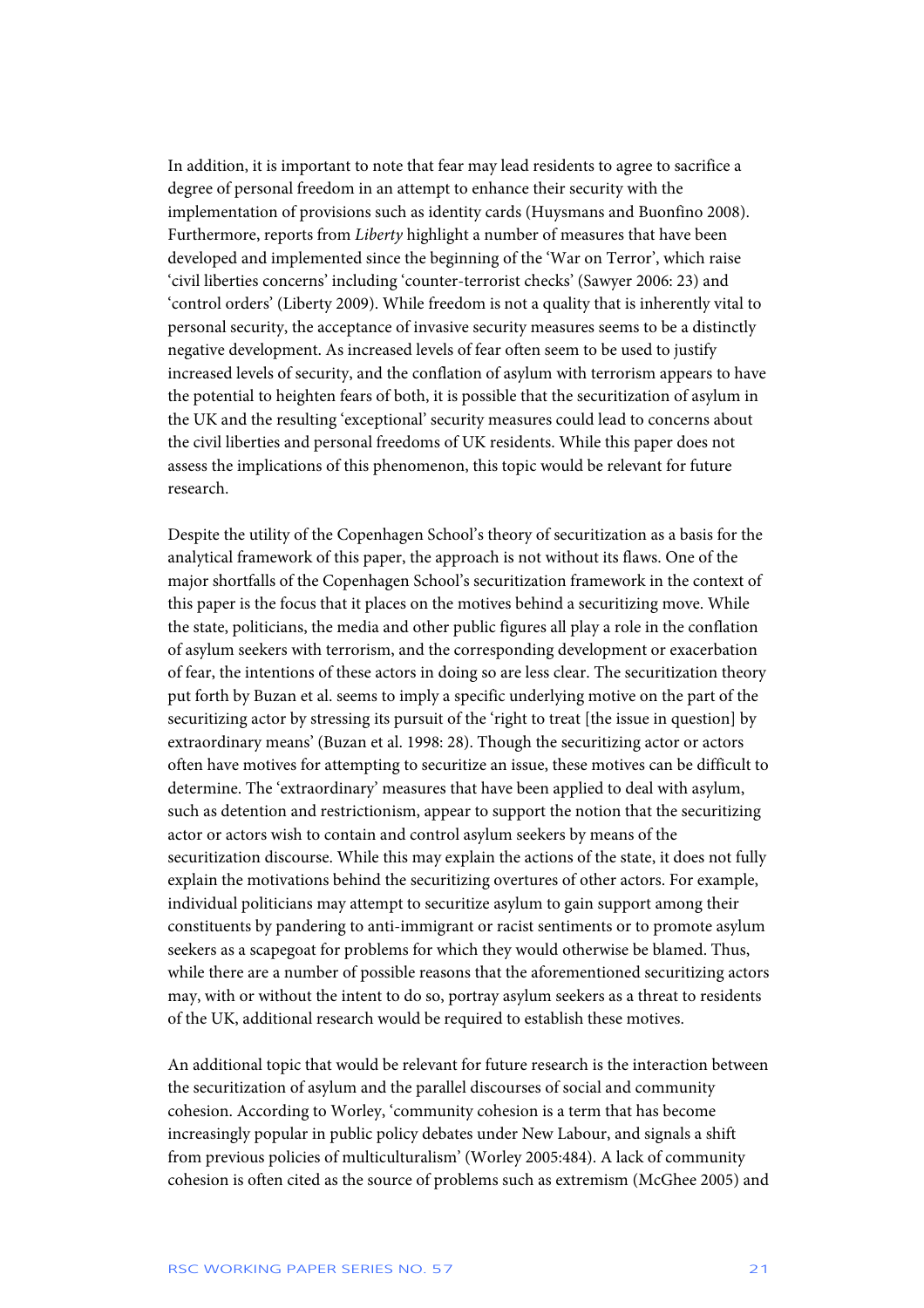the riots in Oldham, Burnley and Bradford in 2001 (Kundnani 2005). The promotion of community cohesion would, therefore, be perceived to be important in plans directed at the prevention of terrorism. While this paper addresses the idea of restrictionism as an 'extraordinary' measure to control asylum, the concept of community cohesion appears to frame the second major approach that is used by the UK in an attempt to lower the likelihood of an asylum seeker committing a terrorist attack on its territory. Thus, where asylum policies do not focus on restricting<sup>10</sup> 'bogus' asylum seekers' access to UK territory, they tend to focus on the integration of 'successful' asylum seekers and, by extension, the promotion of community cohesion (House of Commons Home Affairs Committee 2005). The interplay between these discourses reflects a powerful contradiction. While the ultimate goal for 'successful' asylum seekers appears to be integration, asylum policy in the UK seems to be dedicated to preventing this from occurring before the refugee status of an asylum seeker is ultimately confirmed. The use of detention and restrictions on the entry of asylum seekers into the UK, along with the securitization of asylum, seem unlikely to foster future community cohesion between refugees and members of the host community. This disjuncture seems to reinforce the somewhat artificial divide between perceptions of asylum seekers and refugees. In addition, the approach of promoting integration and community cohesion may hide an underlying fear that even 'successful' asylum seekers, or refugees, may become terrorists. While issues of integration and community cohesion lie somewhat beyond the scope of this paper, it is important to note that these issues relate to the securitization of asylum and, therefore, warrant further examination.

In conclusion, the legal developments and public discourse regarding terrorism and the UK asylum system seem to have had a negative impact on the lives of asylum seekers. While this has been highlighted by numerous authors, it is also important to recognize that these laws, and the associated public discourse may also have a potentially negative impact on the lives of residents of the UK. The impact of the securitization of asylum on the human security of UK residents is an important issue that deserves further research. While this paper addresses this often overlooked aspect of refugee studies, it is the hope of the author that further research will address some of the outstanding issues raised in the analysis.

<sup>&</sup>lt;sup>10</sup> The House of Commons Home Affairs Committee reports that 'a key element in discouraging [asylum] claims is through more effective border controls' (House of Commons Home Affairs Committee 2004: 39).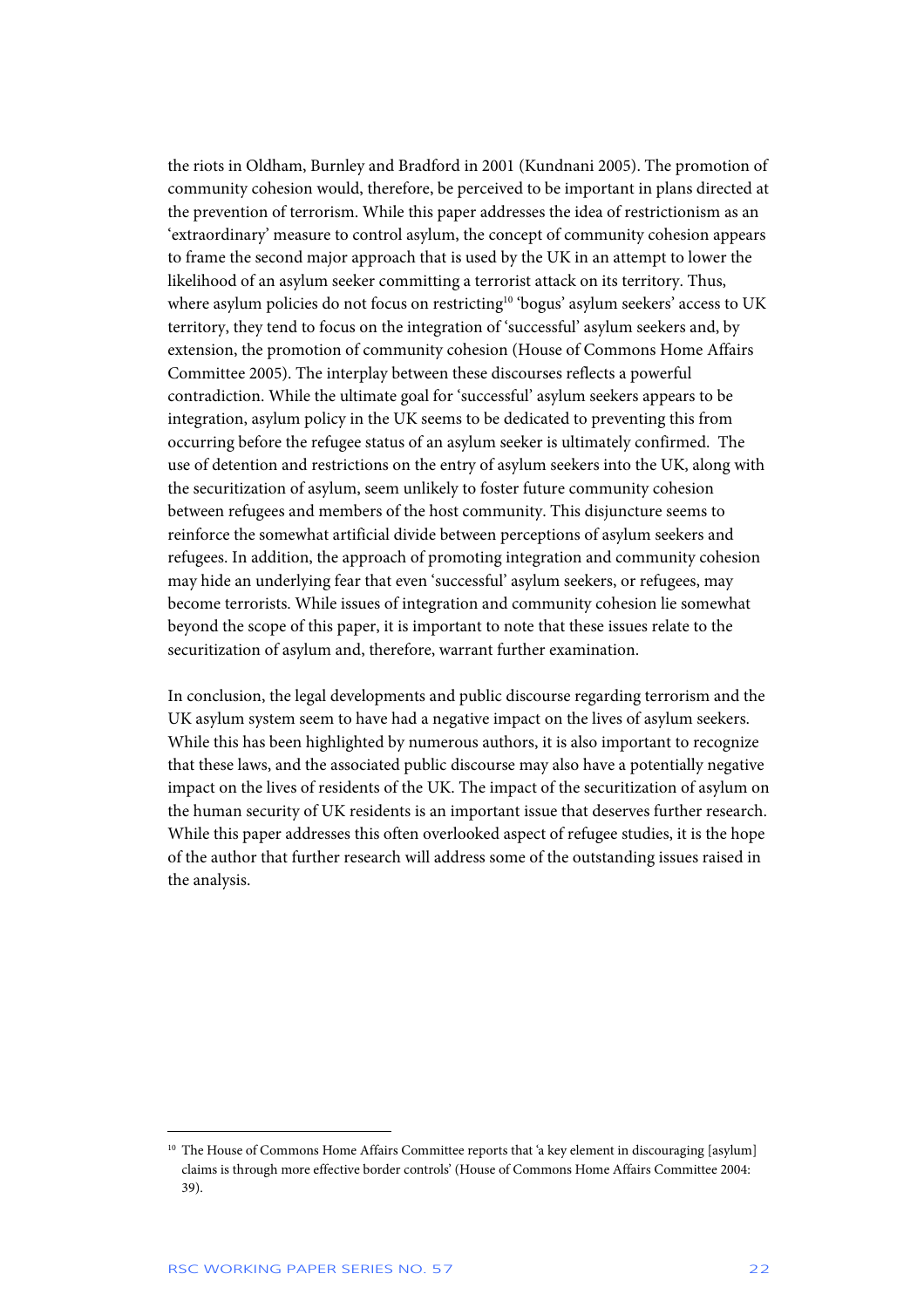# **5 References cited**

ALTHEIDE, D.L. (2006) *Terrorism and the Politics of Fear*, Oxford, AltaMira Press.

BAGILHOLE, B. (2003) 'Soft Haven? A Critical Analysis of the Treatment of Asylum Seekers in the UK.' Paper delivered at the ECPR general conference, Marburg, 18-21 September 2003. Available from:

<www.essex.ac.uk/ecpr/events/generalconference/marburg/papers/10/10/Bagilhole.pdf > (accessed 3 June 2009).

BALZACQ, T. (2005) 'The Three Faces of Securitization: Political Agency, Audience and Context', *European Journal of International Relations* 11(2): 171-201.

BAUMAN, Z. (2006) *Liquid Fear*, Cambridge, Polity Press.

BLOCH, A. (2000) 'A New Era or More of the Same? Asylum Policy in the UK', *Journal of Refugee Studies* 13(1): 29-42.

BOSWORTH, M. and GUILD, M. (2008) 'Governing through Migration Control: Security and Citizenship in Britain', *British Journal of Criminology*, 48(6): 703-719.

BOYLE, K., HADDEN, T. and HILLYARD, P. (1975) *Law and State: The Case of Northern Ireland*, London, Martin Robertson and Company.

BUCHANAN, S., GRILLO, B. and THREADGOLD, T. (2003) *What's the Story? Results from Research into Media Coverage of Refugees and Asylum Seekers in the UK*, London, Article 19.

BUZAN, B. (1991) *People, States, and Fear, Hemel Hempstead*, Harvester Wheatsheaf.

BUZAN, B. (2006) 'Will the "Global War on Terrorism" be the New Cold War?' *International Affairs* 82(6): 1101-1118.

BUZAN, B., WAEVER, O. and DE WILDE, J. (1998) *Security: A New Framework for Analysis*, Boulder, Lynne Rienner Publishers.

CARLILE, A.C. (2007) *The Definition of Terrorism*, Cm7052, London, HMSO.

CASTLES, S. (2003) 'Towards a Sociology of Forced Migration', *Sociology* 37(1): 13-34.

CHARTERIS-BLACK, J. (2006) 'Britain as a Container: Immigration Metaphors in the 2005 Election Campaign', *Discourse Society* 17(5): 563-581.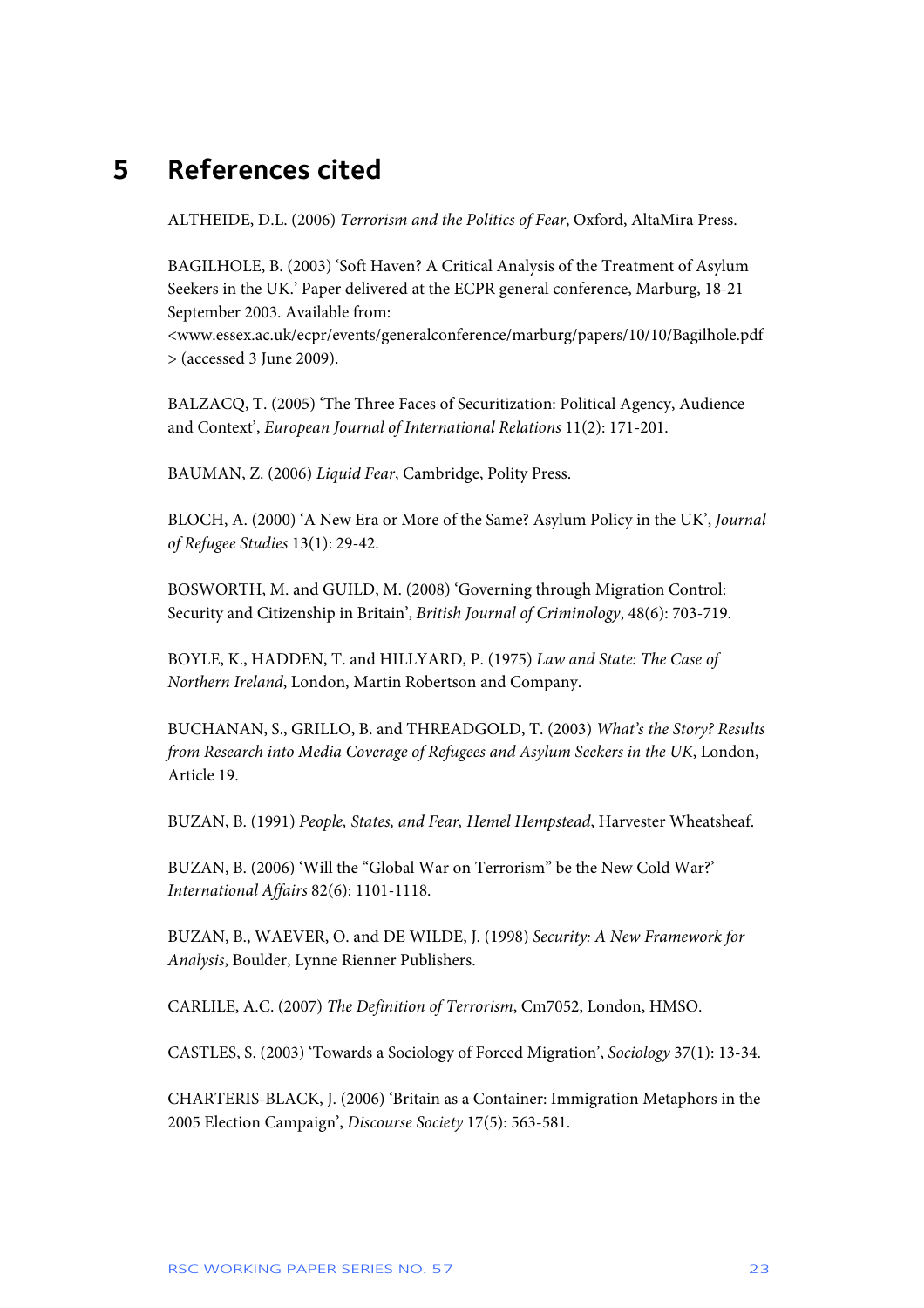ECRI (2004) *Third Report on the United Kingdom*, Strasbourg, European Commission against Racism and Intolerance. Available from: <http://hudoc.ecri.coe.int/XMLEcri/ENGLISH/Cycle\_03/03\_CbC\_eng/GBR-CbC-III-2005-27-ENG.pdf> (accessed 31 May 2009).

EWAN, P. (2007) 'Deepening the Human Security Debate: Beyond the Politics of Conceptual Clarification', *Politics* 27(3): 182-189.

FELLER, E. (2006) 'Asylum, Migration and Refugee Protection: Realities, Myths and the Promise of Things to Come', *International Journal of Refugee Law* 18(3/4): 509-536.

FINNEY, N. (2003) *The Challenge of Reporting Refugees and Asylum Seekers: ICAR report on regional media events organised by the PressWise Refugees*, Asylum-seekers and the Media (RAM) Project, Bristol, The PressWise Trust. Available from: <http://www.mediawise.org.uk/files/uploaded/Challenge%20of%20reporting.pdf> (accessed 31 May 2009).

FINNEY, N. and ROBINSON, V. (2007) *Local press re-presentation and contestation of national discourses on asylum seeker dispersal*, Cathie March Centre for Census and Survey Research, University of Manchester. Available from: <http://www.ccsr.ac.uk/publications/working/2007-01.pdf> (accessed 30 May 2009).

FUREDI, F. (2006) *Culture of Fear Revisited*, London, Continuum.

GABRIELATOS, C. and BAKER, P. (2008) 'Fleeing, Sneaking, Flooding: A Corpus Analysis of Discursive Constructions of Refugees and Asylum Seekers in the UK Press, 1996-2005', *Journal of English Linguistics*, 36(1): 5-38.

GIGERENZER, G. (2004) 'Dread Risk, September 11th, and Fatal Traffic Accidents', *Psychological Science* 15(4): 286-287.

GRAY, G.M. and ROPEIK, D.P. (2002) 'Dealing with the Dangers of Fear: the Role of Risk Communication', *Politics and Public Health* 21(6): 106-116.

GREENSLADE, R. (2005) *Seeking Scapegoats: The Coverage of Asylum in the UK Press*, London, Institute for Public Policy Research.

GREGORY, F. (2009) *UK Border Security: Issues, Systems and Recent Reforms – A Submission to the IPPR Commission on National Security for the 21st Century*, London, Institute for Public Policy Research. Available from: http://www.ippr.org.uk/members/download.asp?f=/ecomm/files/UK\_border\_security\_ april.pdf&a=skip> (accessed 31 May 2009).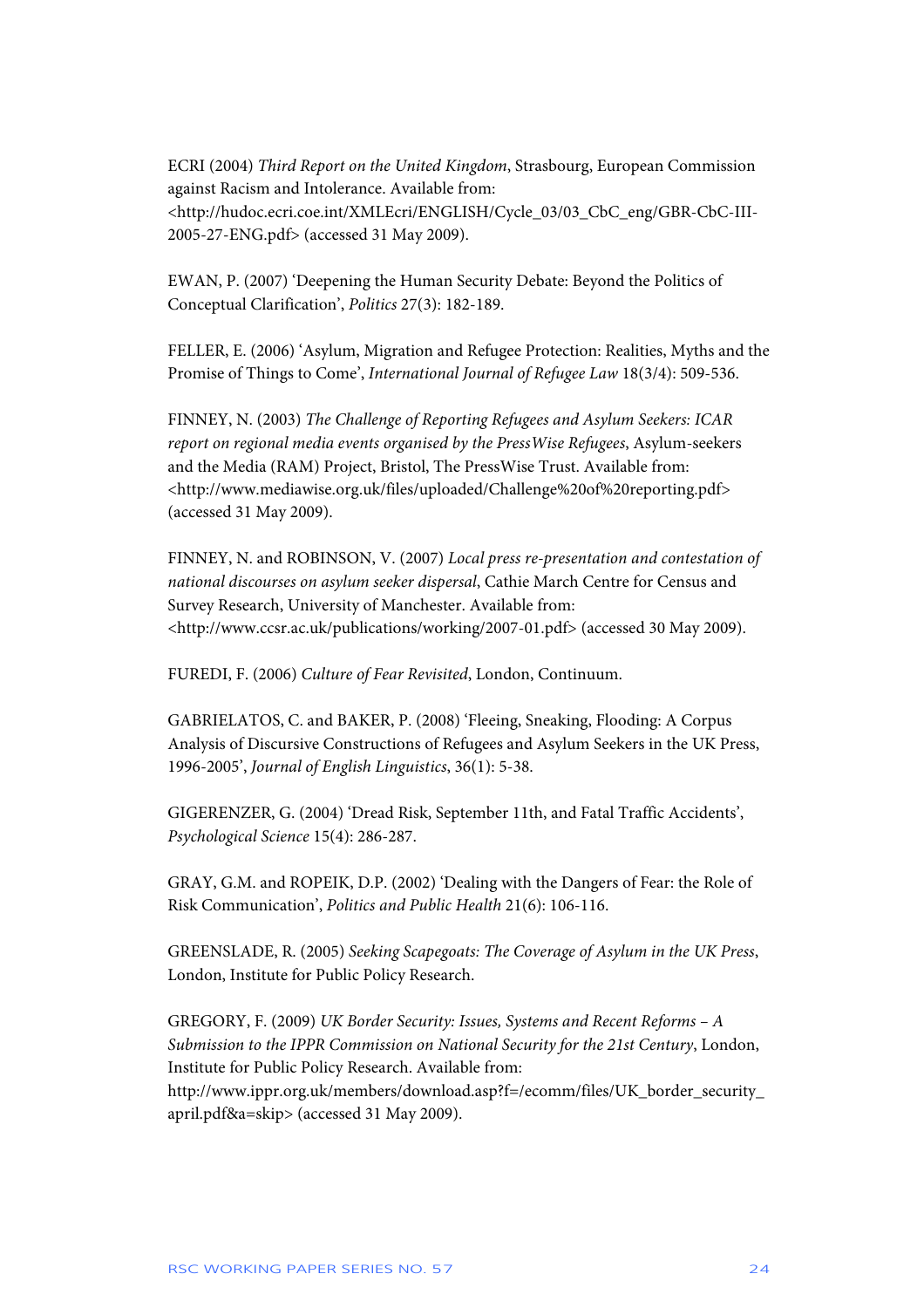GROSS, O. and AOLAIN, F.N. (1999) 'To Know Where We are Going, We Need to Know Where We Are: Revisiting States of Emergency', 79-114 in Hegarty, A. and Leonard, S. (eds.) *A Human Rights: An Agenda for the 21st Century*, London, Cavendish Publishing Limited.

GROSS, B., MOORE, K and THREADGOLD, T. (2007) *Broadcast News Coverage of Asylum April to October 2006: Caught between Human Rights and Public Safety*, Cardiff, Cardiff School of Journalism, Media and Cultural Studies, Cardiff University. Available from:

<http://www.cardiff.ac.uk/jomec/resources/BroadcastNewsCoverageofAsylum.pdf> (accessed 31 May 2009).

HAMMERSTAD, A. (2008) 'Securitisation as a Self-fulfilling Prophecy: Refugee Movements and the North-South Security Divide.' Draft paper for the *Political Science Association annual conference*, Swansea, 1st -3rd April 2008.

HASSETT, A.L. and SIGAL, L.H. (2002) 'Unforeseen Consequences of Terrorism: Medically Unexplained Symptoms in a Time of Fear', *Arch. Intern. Med*. 162: 1809- 1813.

HAYTER, T. (2003) 'No Borders: The Case against Immigration Controls', *Feminist Review* 73(1): 6-18.

HOBSON, C., COX, J. and SAGOVSKY, N. (2008) *Saving Sanctuary: The Independent Asylum Commission's first report of conclusions and recommendations*, London, Independent Asylum Commission.

HOME OFFICE (2005) *Controlling our Borders: Making Migration Work for Britain*, Cm 6472, London, HMSO.

HOUSE OF COMMONS (1973) *HC Deb 17 April 1973 vol 855 cc275-392*. Available from: <http://hansard.millbanksystems.com/commons/1973/apr/17/northern-irelandemergency- provisions#S5CV0855P0\_19730417\_HOC\_242> (accessed 30 May 2009).

HOUSE OF COMMONS HOME AFFAIRS COMMITTEE (2004) *Asylum Applications: Second Report of Session 2003-2004 Volume 1*, HC218-I, London, The Stationary Office **Limited** 

HOUSE OF COMMONS HOME AFFAIRS COMMITTEE (2005) *Terrorism and Community Relations: Sixth Report of Session 2004-2005 Volume 1*, HC165-I, London, The Stationary Office Limited.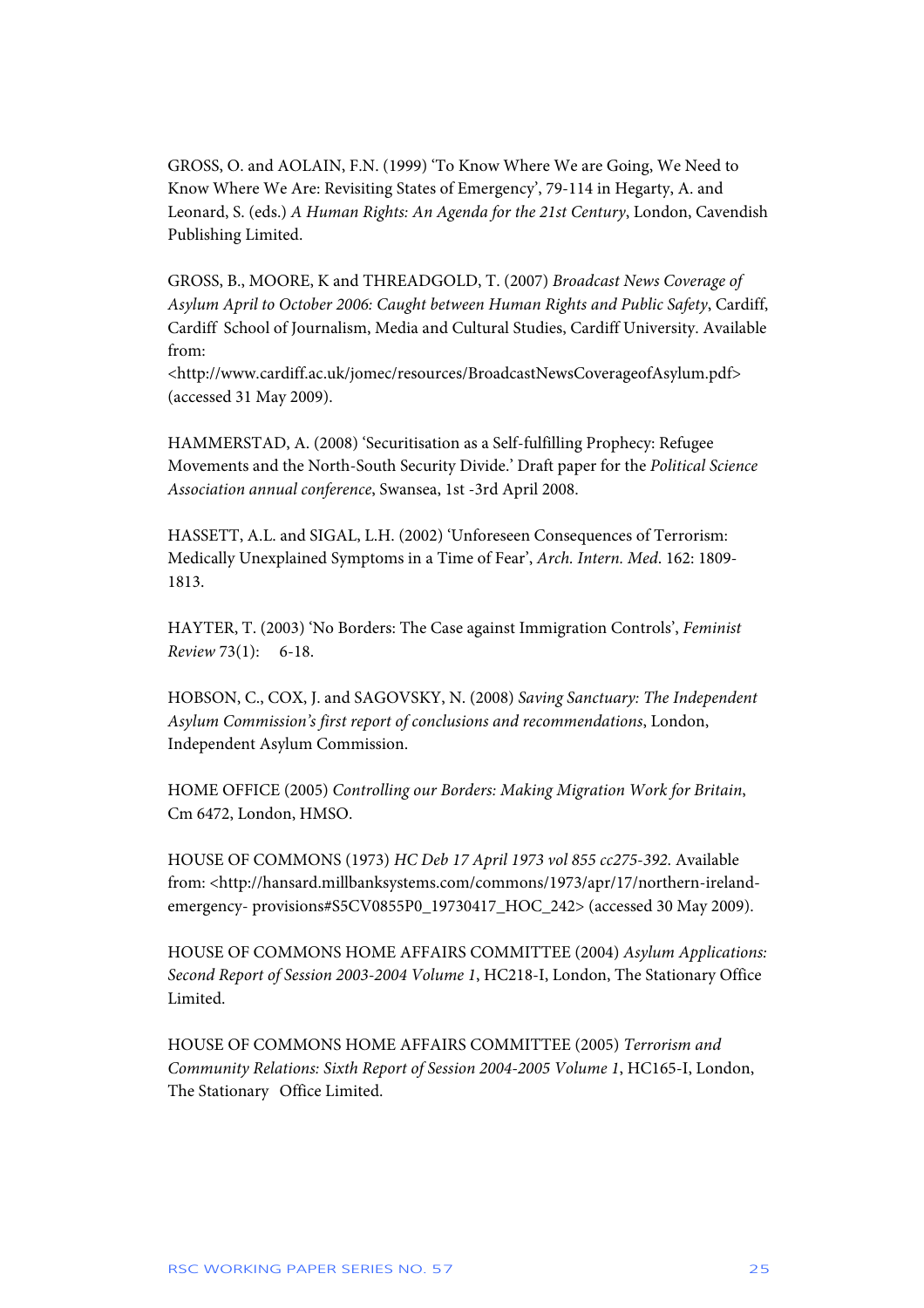HUMAN SECURITY CENTRE (2005) *Human Security Report 2005*, Oxford, Oxford University Press. Available from: <http://www.humansecurityreport.info/index.php?option=content&task=view&id=28

&Itemid=63> (accessed 30 May 2009).

HUYSMANS, J. and BUONFINO, A. (2008) 'Politics of Exception and Unease: Immigration, Asylum and Terrorism in Parliamentary Debates in the UK', *Political Studies* 56(4):766-788.

ICAR (2006) *Key Issues: Asylum and Security*, London, Information Centre about Asylum and Refugees. Available from: <http://www.icar.org.uk/download.php?id=344> (accessed 31 May 2009).

IPPR (2005) *Asylum in the UK: an ippr FactFile*, London, Institute for Public Policy Research. Available from: <http://www.ippr.org/members/download.asp?f=/ecomm/files/asylum\_factfile\_feb05.p

df&a=skip> (accessed 31 May 2009).

JENKINS, B.M. (1980) *The Study of Terrorism: Definitional Problems*, Santa Monica, The Rand Corporation.

JENKINS, P.J. (2003) *Images of Terror: What We Can and Can't Know about Terrorism*, New York, Aldine de Gruyter.

KATZ, C. (2006) 'The State Goes Home: Local Hypervigilance of Children and the Global Retreat from Social Reproduction', 27-36 in Monahan, T. (ed.) *Surveillance and Security*, New York, Routledge.

KRAUSE, K. (2004) 'The Key to a Powerful Agenda, if Properly Delimited', *Security Dialogue* 35(3): 367-368.

KUNDNANI, A. (2005) 'The Politics of a Phoney Britishness', *Guardian* January 21.

LANDMAN, T. (2007) 'The United Kingdom: The Continuity of Terror and Counterterror', 75-91in Brysk, A. and Shafir, G. (eds.) *National Insecurity and Human Rights*, Berkeley, University of California Press.

LEWIS, M. (2005) *Asylum: Understanding Public Attitudes*, London, Institute for Public Policy Research. Available from:

<http://www.ippr.org.uk/publicationsandreports/publication.asp?id=294> (accessed 31 May 2009).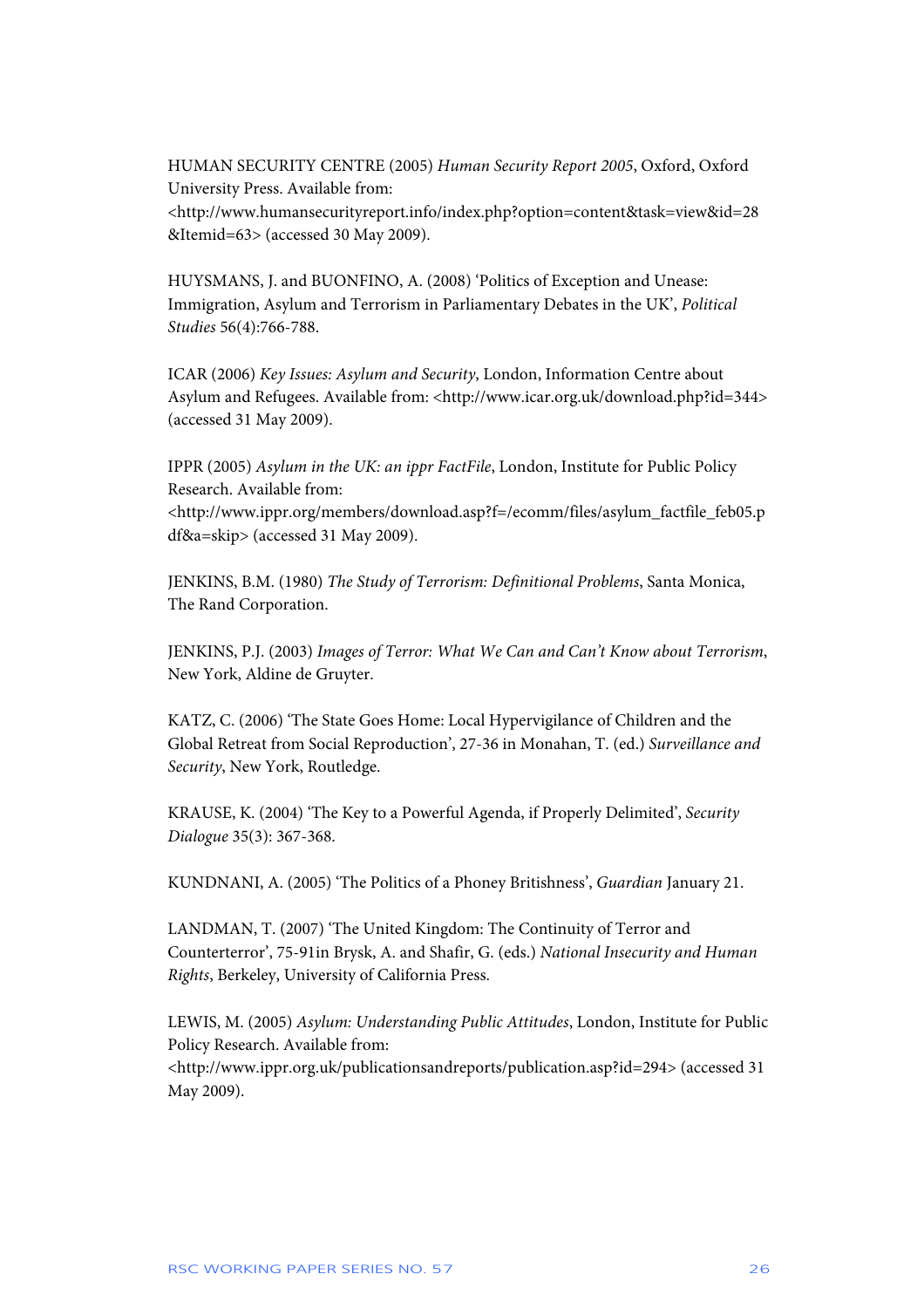LIBERTY (2009) *Liberty's Briefing on the draft Prevention of Terrorism Act 2005 (Continuance in force of sections 1 to 9) Order 2009*, London, Liberty. Available from: <http://www.liberty-human-rights.org.uk/pdfs/policy-09/liberty-s-briefing-on-controlorder-renewal-2009.pdf> (accessed 3 June 2009).

LOS, M. (2002) 'Post-communist Fear of Crime and the Commercialization of Security', *Theoretical Criminology* 6: 165-188.

LUSANE, C. (2005) *Policing Race and Terrorism in the UK: Closing the Racial Justice Gap*, Washington D.C., American Consortium on European Studies. Available from: <http://www1.american.edu/aces/Cases/2005.2%20Lusane.pdf> (accessed 31 May 2009).

LYNN, N. and LEA, S. (2003) ''A Phantom Menace and the New Apartheid': The Social Construction of Asylum Seekers in the United Kingdom', *Discourse Society* 14(4): 425- 452.

MACFARLANE, S.N. (2004) 'A Useful Concept that Risks Losing Its Political Salience', *Security Dialogue* 35(3): 386-369.

MACFARLANE, N.S. and FOONG KHONG, Y. (2006) *Human Security and the UN: A Critical History*, Bloomington, Indiana University Press.

MACK, A. (2004) 'A Signifier of Shared Values', *Security Dialogue* 35(3): 366-367.

MALLOCH, M.S. and STANLEY, E. (2005) 'The Detention of Asylum Seekers in the UK: Representing Risk, Managing the Dangerous', *Punishment Society* 7(1): 53-71.

MCDERMOTT, R. and ZIMBARDO, P.G. (2007) 'The Psychological Consequences of Terrorist Alerts', 357-370 in Bongar, B., Brown, L.M., Beutler, L.E., Breckenridge, J.N. and Zimbardo, P.G., (eds.) *Psychology of Terrorism*, Oxford, Oxford University Press.

MCDONALD, M. (2008) 'Securitization and the Construction of Security', *European Journal of International Relation*s 14(4): 563-587.

MCGHEE, D. (2005) 'Patriots of the Future? A Critical Examination of Community Cohesion Strategies in Contemporary Britain', *Sociological Research Online* 10(3). Available from: <http://www.socresonline.org.uk/cgibin/perlfect/search/search.pl?q=subscriptions&showurl=%2F10%2F3%2Fmcghee.html# home2005> (accessed 3 June 2009).

MCGHEE, D. (2008) 'Deportation, Detention & Torture by Proxy: Foreign National Terror Suspects in the UK' *Liverpool Law Review*, 29:99-115.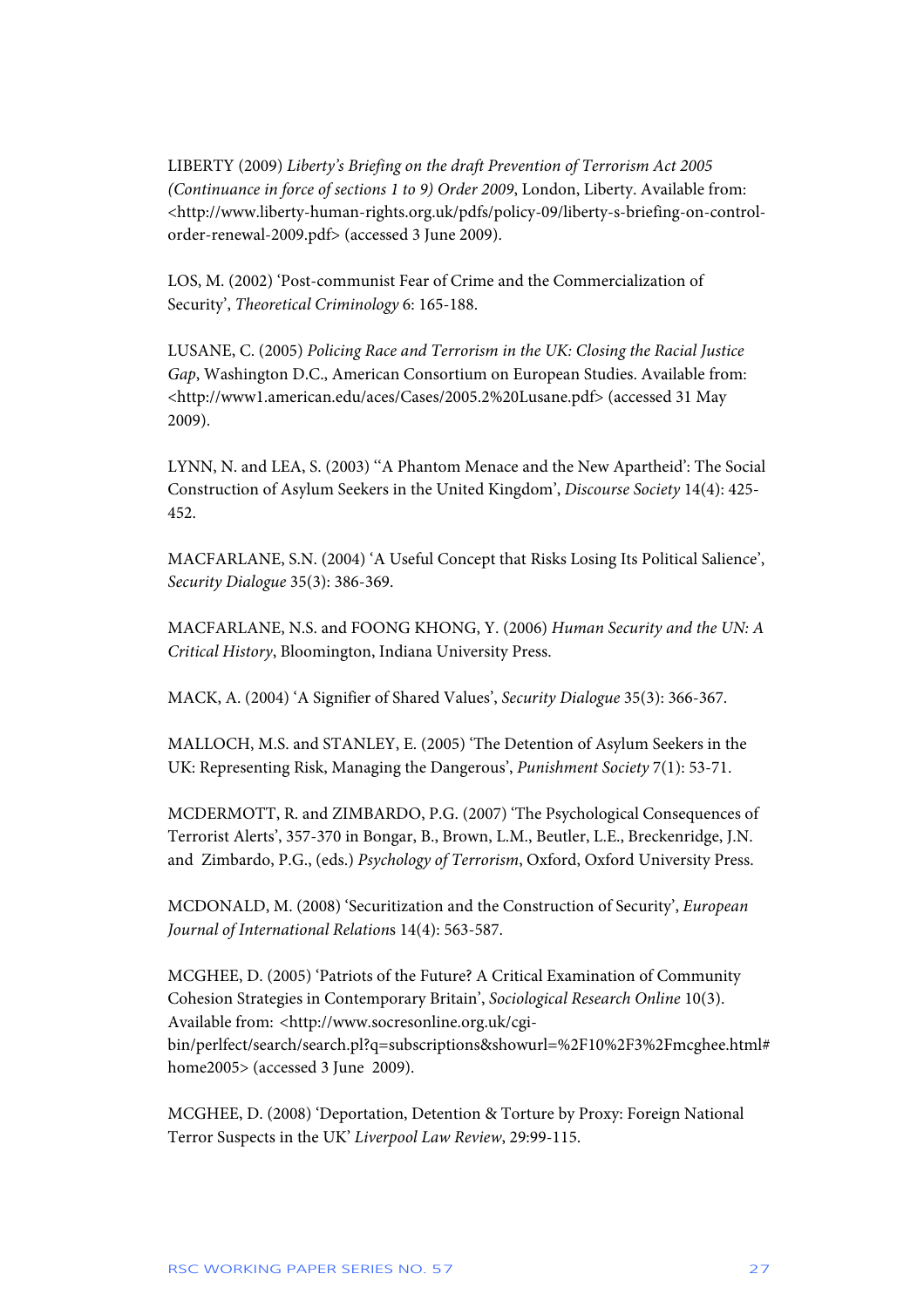MEYERS, E. (2004) *International Immigration Policy*, New York, Palgrave Macmillan.

NEWMAN, N. and LEWIS, M. (2007) *Communicating Asylum*, London, Institute for Public Policy Research. Available from: <http://cultureartsrefugees.creativexchange.org/ system/files/Communicating+Asylum\_ippr.pdf> (accessed 17 April 2009).

NORMAN, L. (2006) 'Asylum and Immigration in an Area of Freedom, Security and Justice: EU Policy and the Logic of Securitization', Thesis for Professional Degree in School of Social Sciences, Södertörn University College. Available from: <http://sh.divaportal.org/smash/record.jsf?pid=diva2:16609> (accessed 30 May 2009).

OWEN, D. (2003) 'Transnational Mass Media Organizations and Security', 233-258 in Brown, M.E. (ed.) *Grave New World: Security Challenges in the 21st Century*, Washington D.C., Georgetown University Press.

PLOUGH, A. and KRIMSKY, S. (1987) 'The Emergence of Risk Communication Studies: Social and Political Context', *Science, Technology and Human Values* 12(3/4): 4-10.

PRIVY COUNSELLOR REVIEW COMMITTEE (2003) *Anti-terrorism, Crime and Security Act 2001 Review*, London, The Stationary Office.

REES, M. (1981) 'Terror in Ireland – and Britain's Response', *Studies in Conflict and Terrorism* 5(1/2):83-88.

ROBIN, C. (2004) *Fear: The History of a Political Idea*, Oxford, Oxford University Press.

ROTHSCHILD, E. (1995) 'What is Security?' *Daedalus* 124(3): 53-98.

RUDIGER, A. (2007) 'Prisoners of Terrorism? The Impact of Anti-terrorism Measures on Refugees and Asylum Seekers in Britain', Refugee Council. Available from: <http://www.refugeecouncil.org.uk/Resources/Refugee%20Council/downloads/policy/p risoners\_of\_terrorism.pdf> (accessed 30 May 2009).

SAWYER, J. (2006) 'Counter-terrorist Checks: Hidden Victims', *Independent Lawyer*, April.

SALES, R. (2002) 'The Deserving and the Undeserving? Refugees, Asylum Seekers and Welfare in Britain', *Critical Social Policy* 22(3): 456-478.

SCHUSTER, L. and SOLOMOS, J. (1999) 'The Politics of Refugee and Asylum Policies in Britain: Historical Patterns and Contemporary Realities', 51-75 in Bloch, A. and Levy, C., (eds.) *Refugees, Citizenship and Social Policy in Europe*, Basingstoke, Palgrave Macmillan.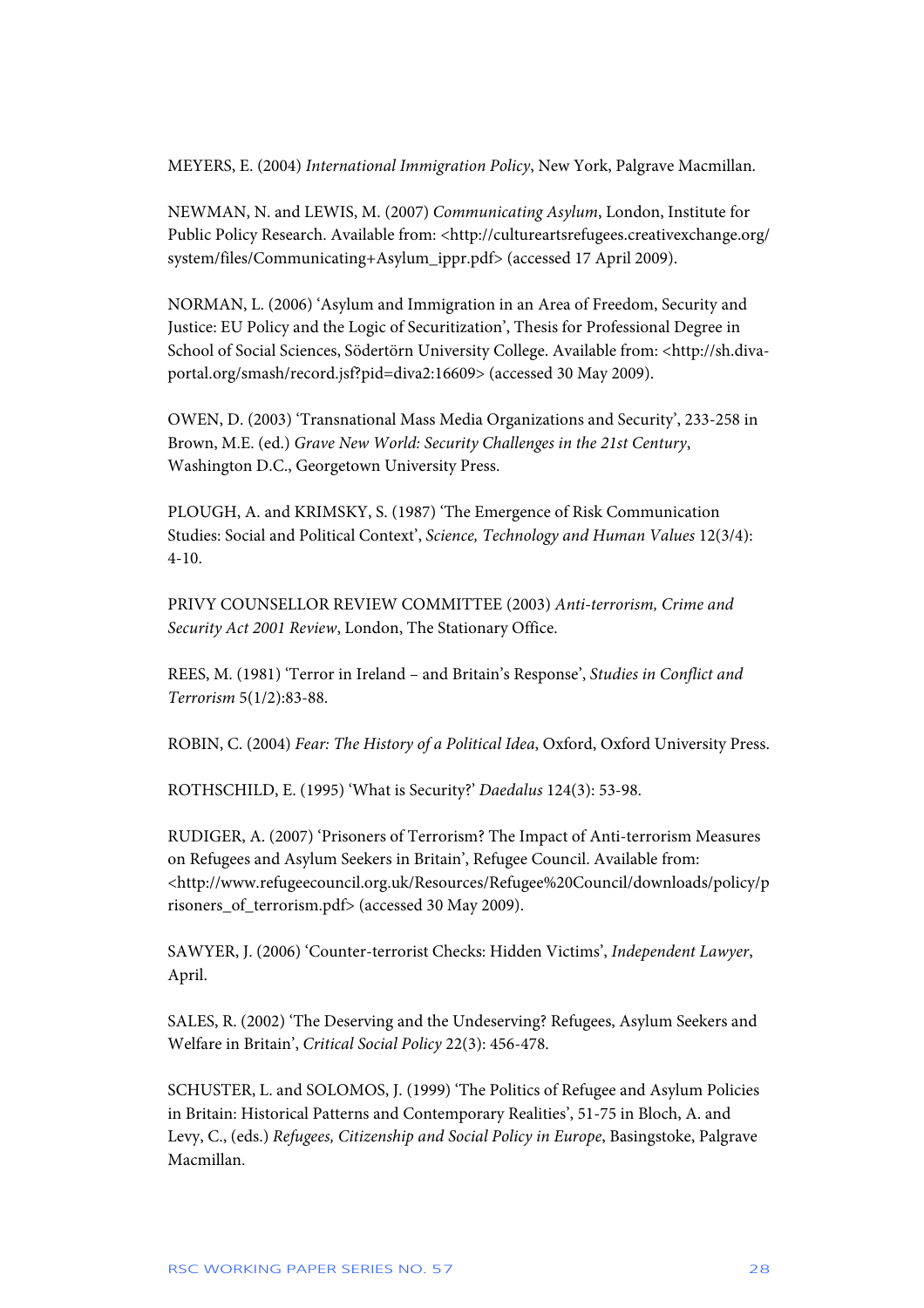SLOVIC, P. (2004) 'What's Fear Got to Do with It? It's Affect We Need to Worry About', *Missouri Law Review* 69:971-990.

SIVANANDAN, A. (2006) 'Race, Terror and Civil Society', *Race Class* 47(3): 1-8.

STAUN, J. (2009) *A Linguistic Turn of Terrorism Studies*, Copenhagen, Danish Institute for International Studies. Available from: <http://www.diis.dk/graphics/Publications/WP2009/WP2009- 02\_Linguistic\_Terrorism.pdf> (accessed 30 May 2009).

STRITZEL, H. (2007) 'Towards a Theory of Securitization: Copenhagen and Beyond', *European Journal of International Relations* 13(3): 357-383.

TSOUKALA, A. (2006) 'Democracy in the Light of Security', *Political Studies* 54(3): 607-627.

TVERSKY, A. and KAHNEMAN, D. (1973) 'Availability: A Heuristic for Judging Frequency and Probability', *Cognitive Psychology* 5(2): 207-232.

TVERSKY, A. and KAHNEMAN, D. (2004) 'Judgment under Uncertainty: Heuristics and Biases', 203-220 in Shafir, E., (ed.) *Preference, Belief, and Similarity: Selected Writings by Amos Tversky*, Cambridge, The MIT Press.

UNHCR (2005a) *UNHCR Comments on the 2005 Immigration and Nationality Bill*, London, UNHCR. Available from: <http://www.unhcr.org.uk/legal/positions/UNHCR%20Comments/Comments2005IA Nbilldetention.htm> (accessed 15 April 2009).

UNHCR (2005b) *UNHCR Comments on Clause 52 of the Immigration Asylum and Nationality Bill 2005*, London, UNHCR. Available from: <http://www.unhcr.org.uk/legal/positions/UNHCR%20Comments/comments\_dec2005 clause52.htm> (accessed 15 April 2009).

UNHCR (2007) *UK Borders Bill: Briefing for the House of Lords at Second Reading*, London, UNHCR. Available from:

<http://www.unhcr.org.uk/legal/documents/UNHCRComments.June07.pdf> (accessed 15 April 2009)

UNHCR (2008) *Criminal Justice and Immigration Bill, London, UNHCR*. Available from: <http://www.unhcr.org.uk/legal/documents/UNHCRCommentsCJIBJan08.pdf> (accessed 15 April 15 2009.

UNITED KINGDOM (2000a) *Explanatory Notes to the Terrorism Act 2000*, Chapter 11, London, HMSO.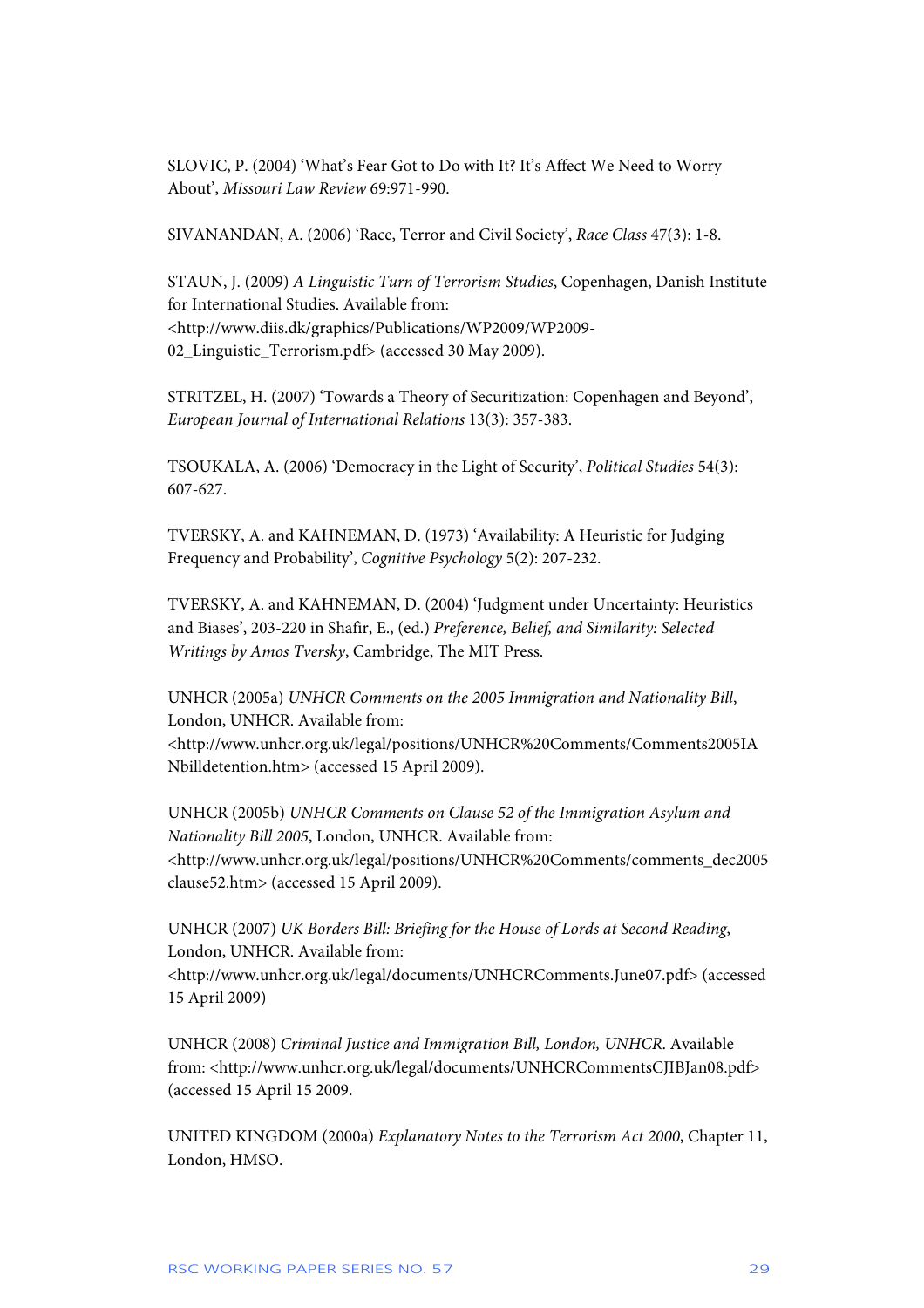UNITED KINGDOM (2000b) *Terrorism Act*, Chapter 11, London, HMSO.

UNITED KINGDOM (2002) *Nationality, Immigration and Asylum Act 2002*, Chapter 41, London, HMSO.

UNITED KINDOM (2004) *The Nationality Immigration and Asylum Act 2002* (Specification of Particularly Serious Crimes) Order 2004, London, HMSO.

UNITED KINGDOM (2005) *Prevention of Terrorism Act*, Chapter 2, London, HMSO.

UNITED NATIONS (1951) *1951 Convention relating to the Status of Refugees*, Geneva, United Nations.

WAEVER, O. (1998) 'Securitization and Desecuritization', Ch. 3 in Lipschutz, R.D., (ed.) *On Security*, New York, Columbia University Press. Available from: <http://www.ciaonet.org/book/lipschutz/lipschutz13.html> Accessed on 30 May 2009.

WAEVER, O. (2005) 'The Constellation of Securities in Europe', 151-174 in Aydinli, E. and Rosenau, J.N. (eds.) *Globalization, Security and the Nation-state: Paradigms in Transition*, New York, State University of New York Press.

WARR, M. (1987) 'Fear of Victimization and Sensitivity to Risk', *Journal of Quantitative Criminology* 3(1): 29-46.

WARR, M. (2000) 'Fear of Crime in the United States: Avenues for Research and Policy', *Criminal Justice* 4: 451-489.

WELCH, M. and SCHUSTER, L. (2005) 'Detention of Asylum Seekers in the UK and USA: Deciphering Noisy and Quiet Constructions', *Punishment Society* 7(4): 397-417.

WILLIAMS, M.C. (2003) 'Words, Images, Enemies: Securitization and International Politics', *International Studies Quarterly* 47(4): 511-531.

WOLFENDALE, J. (2006) 'Terrorism, Security, and the Threat of Counterterrorism', *Studies in Conflict & Terrorism* 29(7): 753-770.

WORLEY, C. (2005) '"It's not about Race. It's about the Community": New Labour and "Community Cohesion"', *Critical Social Policy* 25(4): 483-496.

ZANCHETTIN, M. (2005) 'Asylum and Refugee Protection after September 11: Towards Increasing Restrictionism?' 141-180 in Bolesta, A., (ed.) *Refugee Crises and International Response: Towards Permanent Solutions?* Warsaw, Libra Wydawnictwo i Drukarnia PPHU.